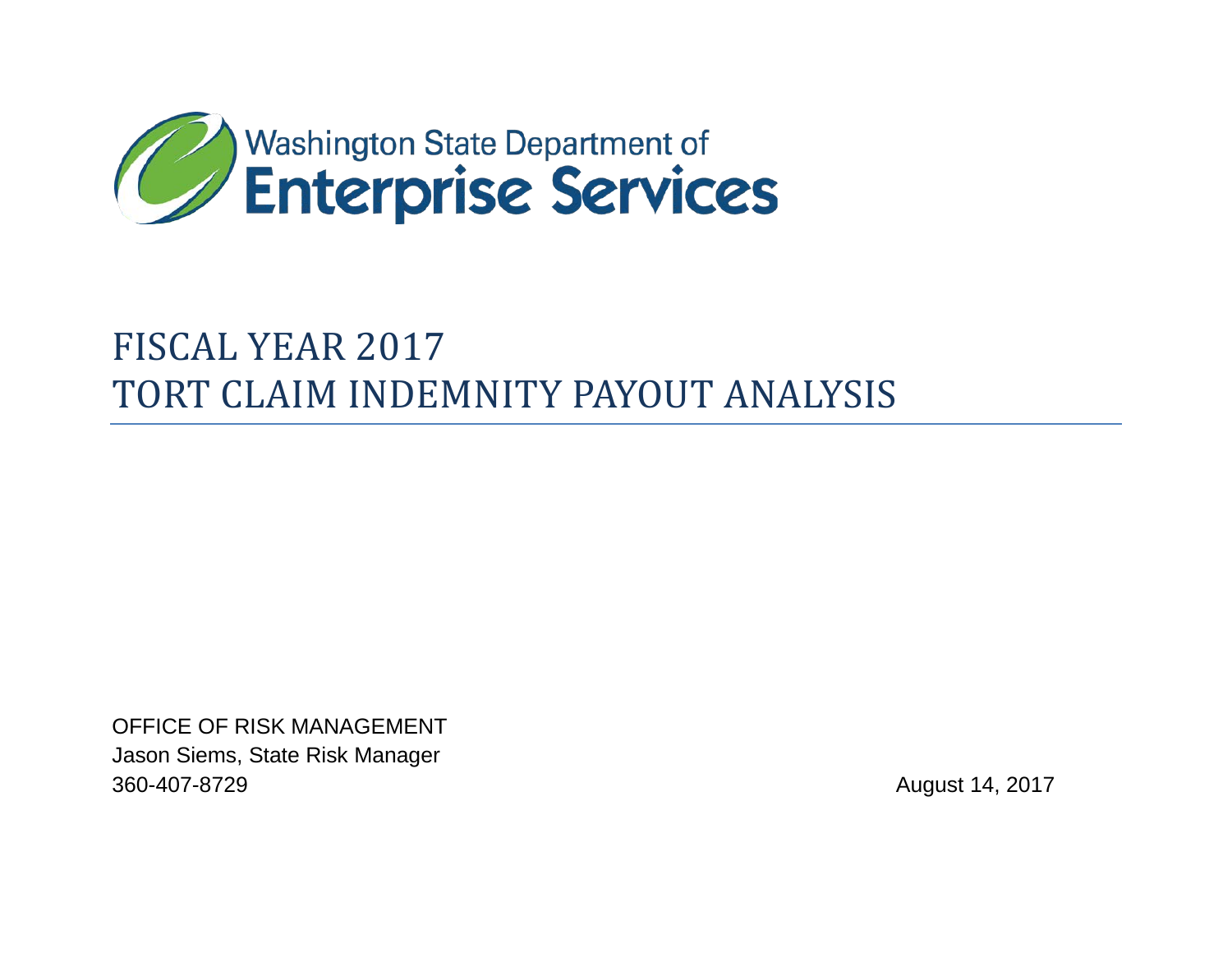

\*Marine Division reimburses the self insurance fund for its payouts.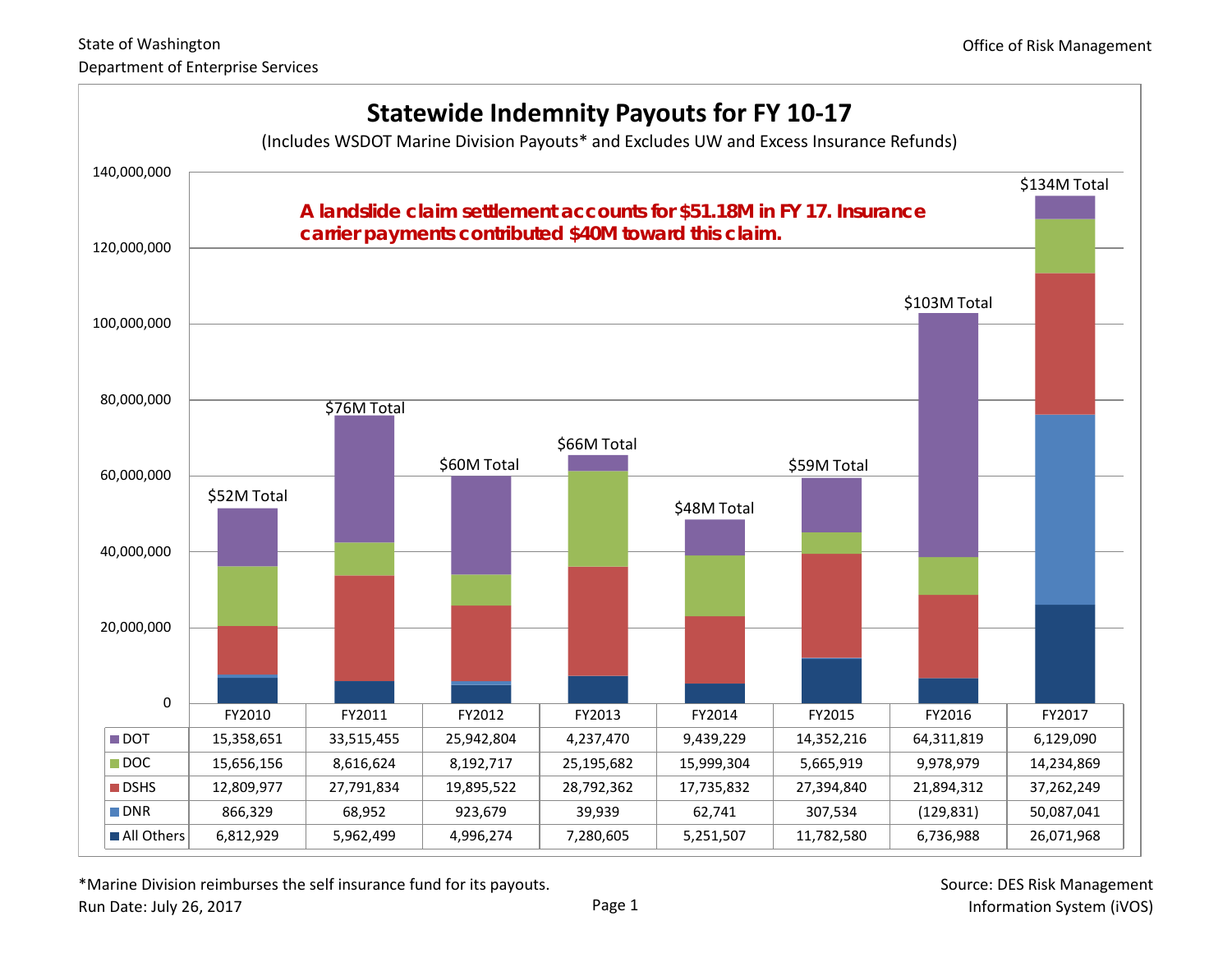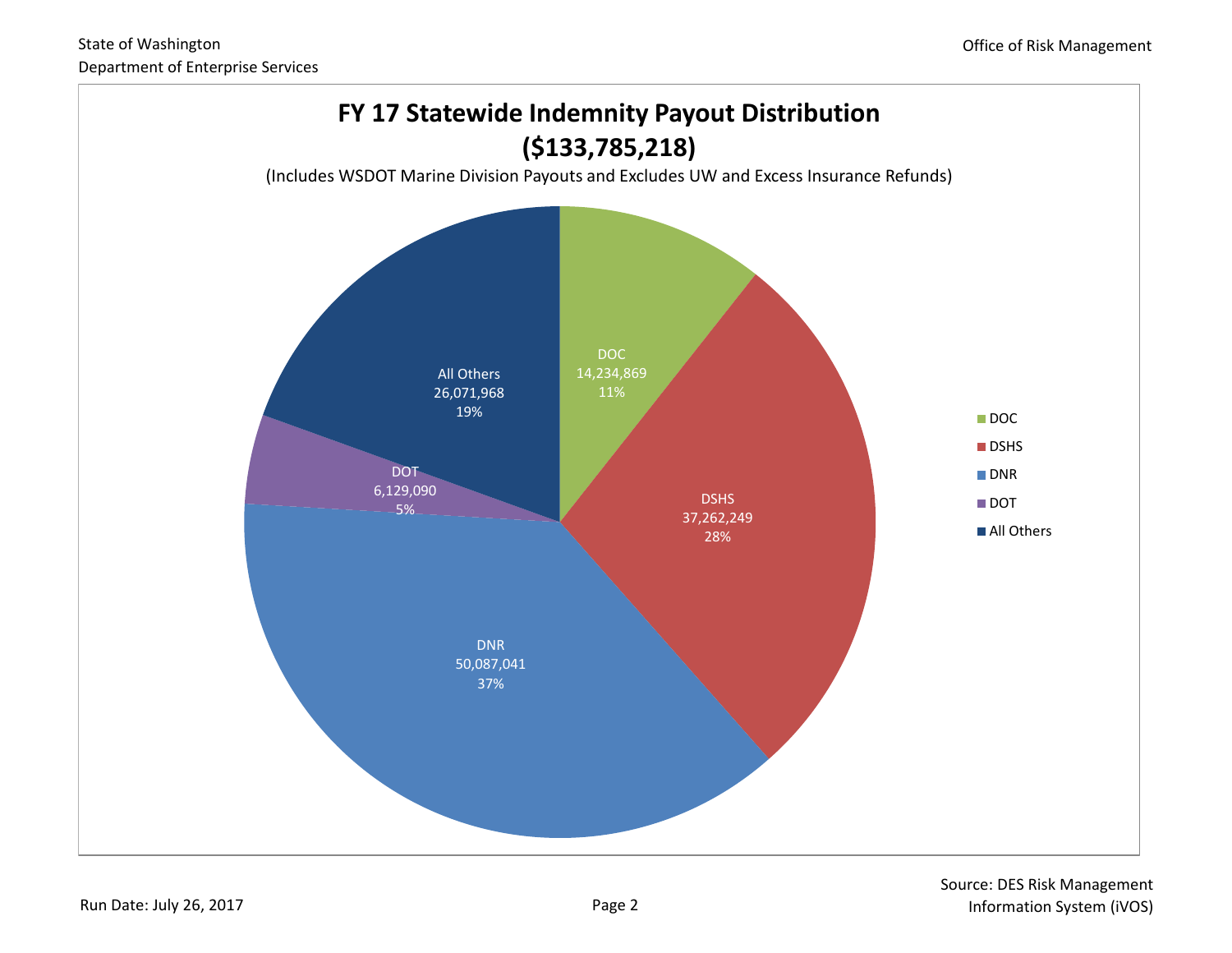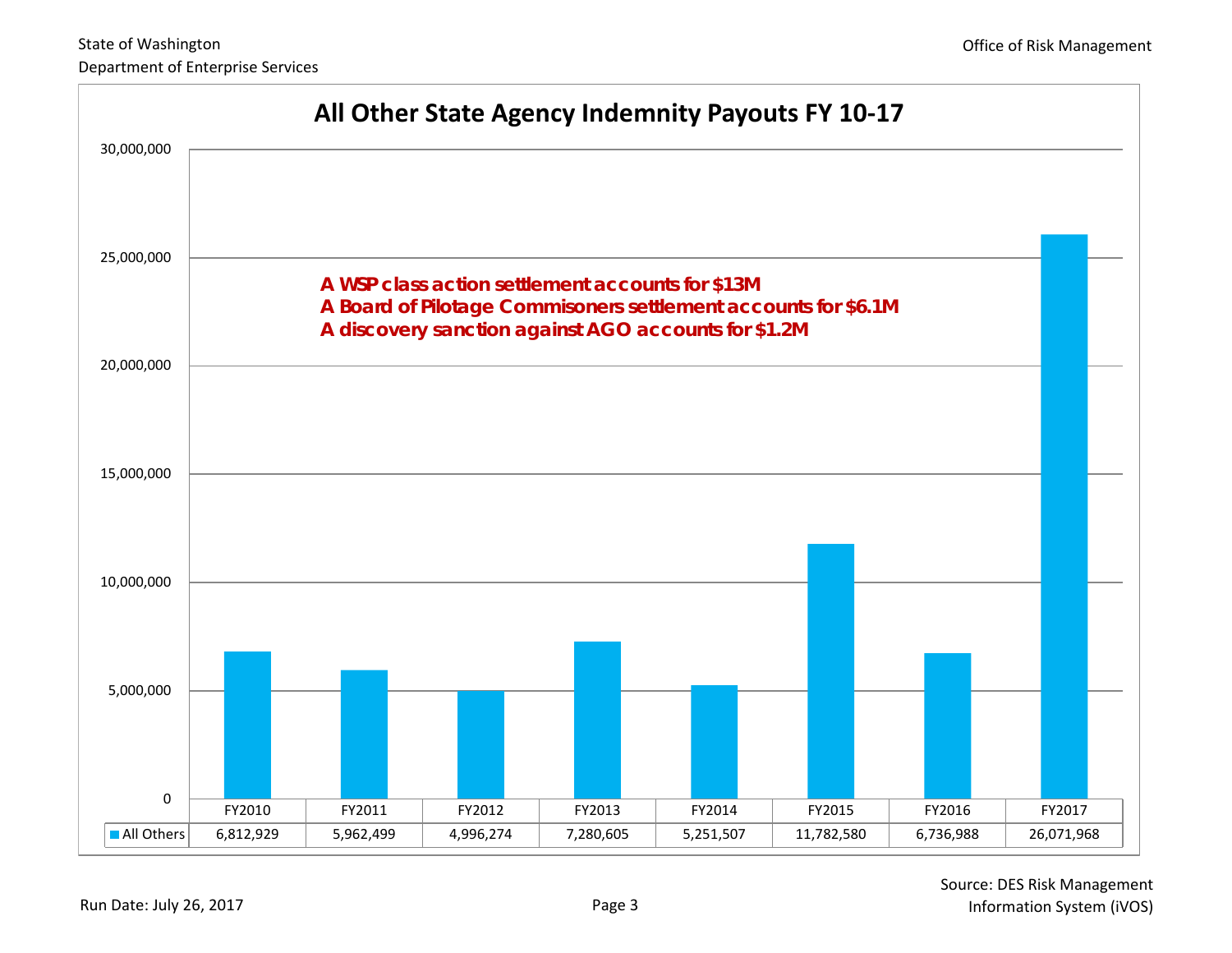### Fiscal Year 2017 Frequency / Severity

# 93% of event payouts are less than \$100,000 each and make up 3% of total dollars paid out for indemnities The remaining 7% of event payouts make up 97% of total dollars paid out for indemnities



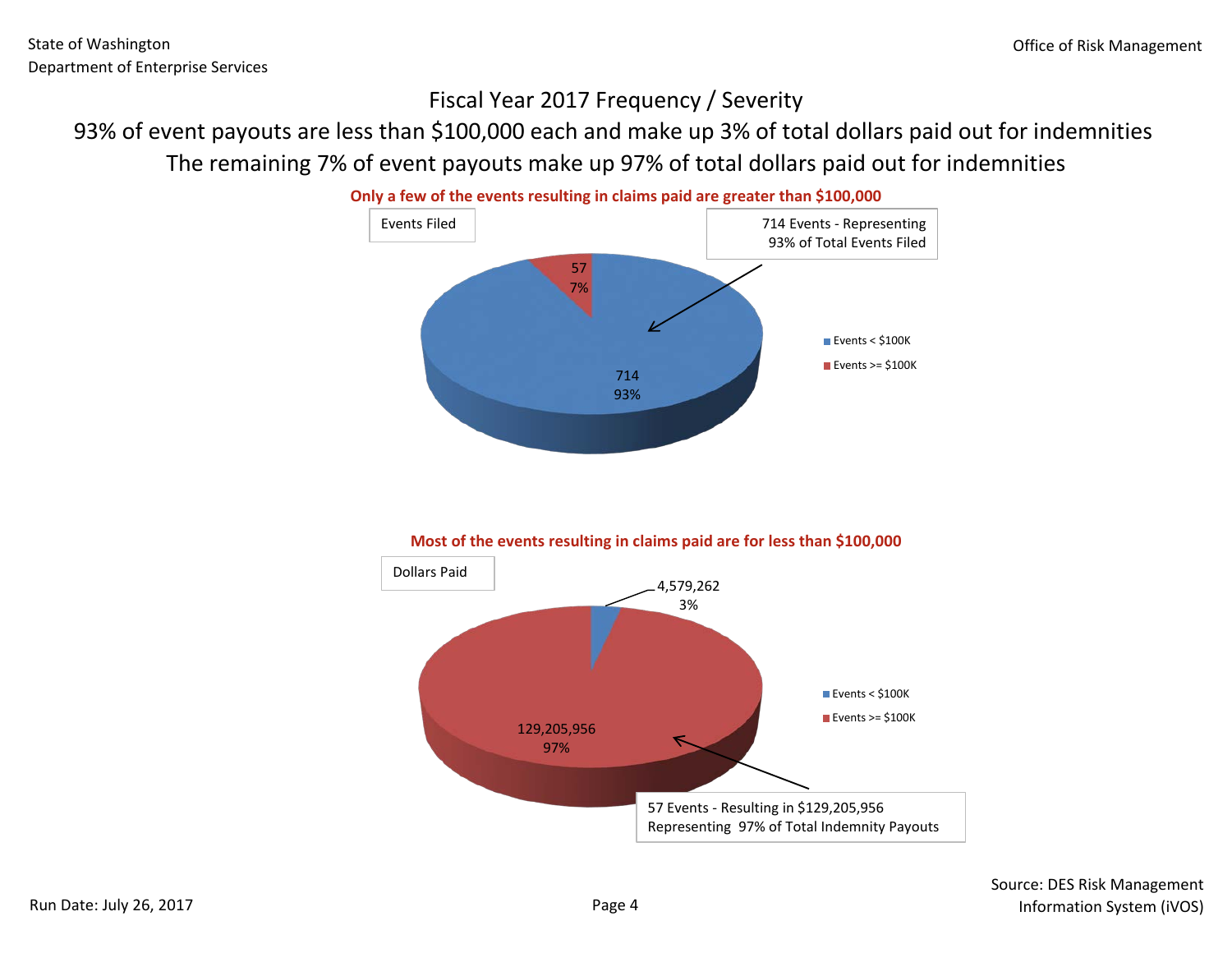#### State of Washington Department of Enterprise Services

#### TORT INDEMNITY PAYOUTS FY 10-17 BY EVENT

#### **Large Payouts Result from a Small Number of Events (Severity = High / Frequency = Low)**

(Includes WSDOT Marine Division Payouts and Excludes UW and Excess Insurance Refunds)

| FY 2010           | <b>WSP</b>     | Amount        | Percent        | <b>DSHS</b> | Amount        | Percent        | <b>DOC</b> | Amount     | Percent | <b>DOT</b> | <b>Amount</b> | <b>Percent</b> | <b>All Others</b>         | Amount     | Percent |
|-------------------|----------------|---------------|----------------|-------------|---------------|----------------|------------|------------|---------|------------|---------------|----------------|---------------------------|------------|---------|
| Events $>$ \$100K | 3              | 3,332,000     | 91%            | 18          | 11,961,162    | 93%            | 11         | 14,864,584 | 95%     | 16         | 13,570,168    | 88%            | $\overline{7}$            | 1,777,500  | 44%     |
| Events $<$ \$100K | 47             | 324,758       | 9%             | 62          | 848,816       | 7%             | 359        | 791,572    | 5%      | 288        | 1,788,483     | 12%            | 46                        | 2,245,000  | 56%     |
| Total FY 2010     | 50             | 3,656,758     |                | 80          | 12,809,977    |                | 370        | 15,656,156 |         | 304        | 15,358,651    |                | 53                        | 4,022,500  |         |
| FY 2011           | <b>WSP</b>     | Amount        | <b>Percent</b> | <b>DSHS</b> | Amount        | Percent        | <b>DOC</b> | Amount     | Percent | <b>DOT</b> | Amount        |                | Percent   All Others      | Amount     | Percent |
| Events $>$ \$100K | 2              | 518,813       | 55%            | 19          | 27,204,647    | 98%            | 6          | 7,970,000  | 92%     | 13         | 32,453,500    | 97%            | 12                        | 3,805,734  | 75%     |
| Events $<$ \$100K | 46             | 424,345       | 45%            | 60          | 587,187       | 2%             | 280        | 646,624    | 8%      | 252        | 1,061,955     | 3%             | 47                        | 1,282,559  | 25%     |
| Total FY 2011     | 48             | 943,159       |                | 79          | 27,791,834    |                | 286        | 8,616,624  |         | 265        | 33,515,455    |                | 59                        | 5,088,292  |         |
| FY 2012           | <b>WSP</b>     | Amount        | Percent        | <b>DSHS</b> | <b>Amount</b> | Percent        | <b>DOC</b> | Amount     | Percent | <b>DOT</b> | Amount        | <b>Percent</b> | <b>All Others</b>         | Amount     | Percent |
| Events $>$ \$100K | $\overline{2}$ | 795,000       | 74%            | 14          | 19,409,488    | 98%            | 8          | 7,480,000  | 91%     | 13         | 24,706,303    | 95%            | 8                         | 3,149,349  | 65%     |
| Events $<$ \$100K | 48             | 277,951       | 26%            | 54          | 486,033       | 2%             | 242        | 712,717    | 9%      | 220        | 1,236,501     | 5%             | 53                        | 1,697,652  | 35%     |
| Total FY 2012     | 50             | 1,072,951     |                | 68          | 19,895,522    |                | 250        | 8,192,717  |         | 233        | 25,942,804    |                | 61                        | 4,847,001  |         |
| FY 2013           | <b>WSP</b>     | Amount        | Percent        | <b>DSHS</b> | Amount        | Percent        | <b>DOC</b> | Amount     | Percent | <b>DOT</b> | Amount        | Percent        | <b>All Others</b>         | Amount     | Percent |
| Events $>$ \$100K | 3              | 3,227,000     | 85%            | 18          | 28,230,000    | 98%            | 11         | 24,685,736 | 98%     | 9          | 3,361,612     | 79%            | 8                         | 2,147,620  | 61%     |
| Events $<$ \$100K | 45             | 565,894       | 15%            | 63          | 562,362       | 2%             | 229        | 509,946    | 2%      | 205        | 875,859       | 21%            | 51                        | 1,381,265  | 39%     |
| Total FY 2013     | 48             | 3,792,894     |                | 81          | 28,792,362    |                | 240        | 25,195,682 |         | 214        | 4,237,470     |                | 59                        | 3,528,885  |         |
|                   |                |               |                |             |               |                |            |            |         |            |               |                |                           |            |         |
| FY 2014           | <b>WSP</b>     | Amount        | Percent        | <b>DSHS</b> | Amount        | Percent        | <b>DOC</b> | Amount     | Percent | <b>DOT</b> | Amount        |                | Percent   All Others      | Amount     | Percent |
| Events $>$ \$100K | 1              | 370,001       | 57%            | 14          | 17,285,641    | 97%            | 10         | 15,523,181 | 97%     | 6          | 8,425,000     | 89%            | 13                        | 3,488,818  | 75%     |
| Events $<$ \$100K | 36             | 279,557       | 43%            | 56          | 450,191       | 3%             | 186        | 476,123    | 3%      | 194        | 1,014,229     | 11%            | 40                        | 1,175,873  | 25%     |
| Total FY 2014     | 37             | 649,558       |                | 70          | 17,735,832    |                | 196        | 15,999,304 |         | 200        | 9,439,229     |                | 53                        | 4,664,690  |         |
| FY 2015           | <b>WSP</b>     | <b>Amount</b> | Percent        | <b>DSHS</b> | Amount        | <b>Percent</b> | <b>DOC</b> | Amount     | Percent | <b>DOT</b> | Amount        |                | Percent   All Others      | Amount     | Percent |
| Events $>$ \$100K | $\overline{2}$ | 5,272,877     | 96%            | 12          | 26,733,397    | 98%            | 5          | 5,013,910  | 88%     | 16         | 12,861,588    | 90%            | 17                        | 5,170,221  | 78%     |
| Events $<$ \$100K | 36             | 211,669       | 4%             | 48          | 661,443       | 2%             | 178        | 652,009    | 12%     | 215        | 1,490,628     | 10%            | 45                        | 1,435,347  | 22%     |
| Total FY 2015     | 38             | 5,484,546     |                | 60          | 27,394,840    |                | 183        | 5,665,919  |         | 231        | 14,352,216    |                | 62                        | 6,605,568  |         |
| FY 2016           | <b>WSP</b>     | <b>Amount</b> | Percent        | <b>DSHS</b> | Amount        | Percent        | <b>DOC</b> | Amount     | Percent | <b>DOT</b> | Amount        | <b>Percent</b> | <b>All Others</b>         | Amount     | Percent |
| Events $>$ \$100K | 3              | 665,000       | 60%            | 24          | 21,184,206    | 97%            | 9          | 9,425,000  | 94%     | 13         | 63,027,201    | 98%            | 12                        | 3,798,515  | 69%     |
| Events $<$ \$100K | 48             | 434,895       | 40%            | 71          | 710,106       | 3%             | 220        | 553,979    | 6%      | 193        | 1,284,619     | 2%             | 43                        | 1,708,748  | 31%     |
| Total FY 2016     | 51             | 1,099,895     |                | 95          | 21,894,312    |                | 229        | 9,978,979  |         | 206        | 64,311,819    |                | 55                        | 5,507,263  |         |
| FY 2017           | <b>DNR</b>     | Amount        | Percent        | <b>DSHS</b> | Amount        | Percent        | <b>DOC</b> | Amount     | Percent | <b>DOT</b> | Amount        |                | <b>Percent All Others</b> | Amount     | Percent |
| Events $>$ \$100K | 1              | 50,000,000    | 100%           | 21          | 36,648,745    | 98%            | 10         | 13,751,530 | 97%     | 9          | 4,942,459     | 81%            | 13                        | 23,863,222 | 92%     |
| Events $<$ \$100K | 9              | 87,041        | 0%             | 70          | 613,505       | 2%             | 197        | 483,339    | 3%      | 238        | 1,186,631     | 19%            | 44                        | 2,208,745  | 8%      |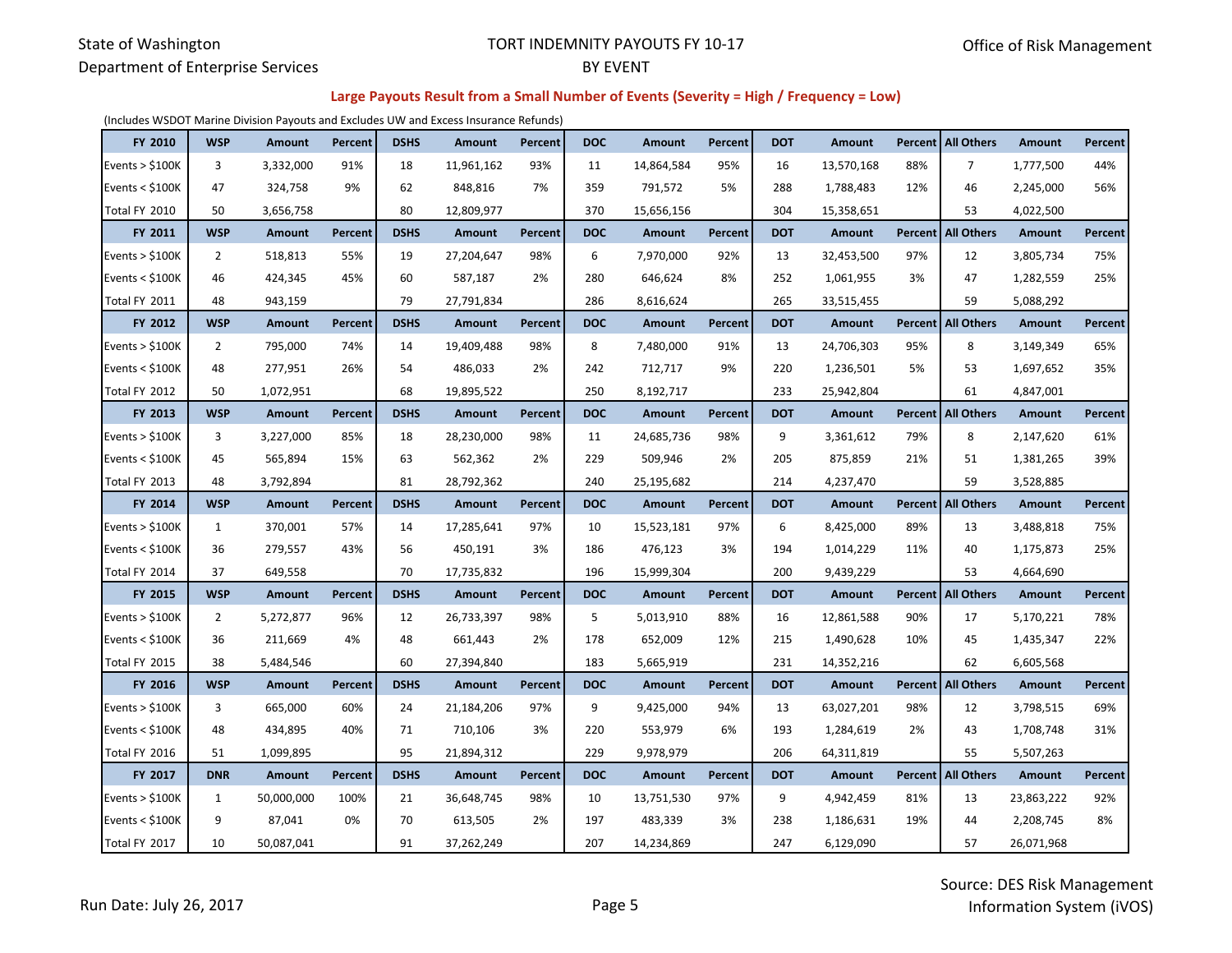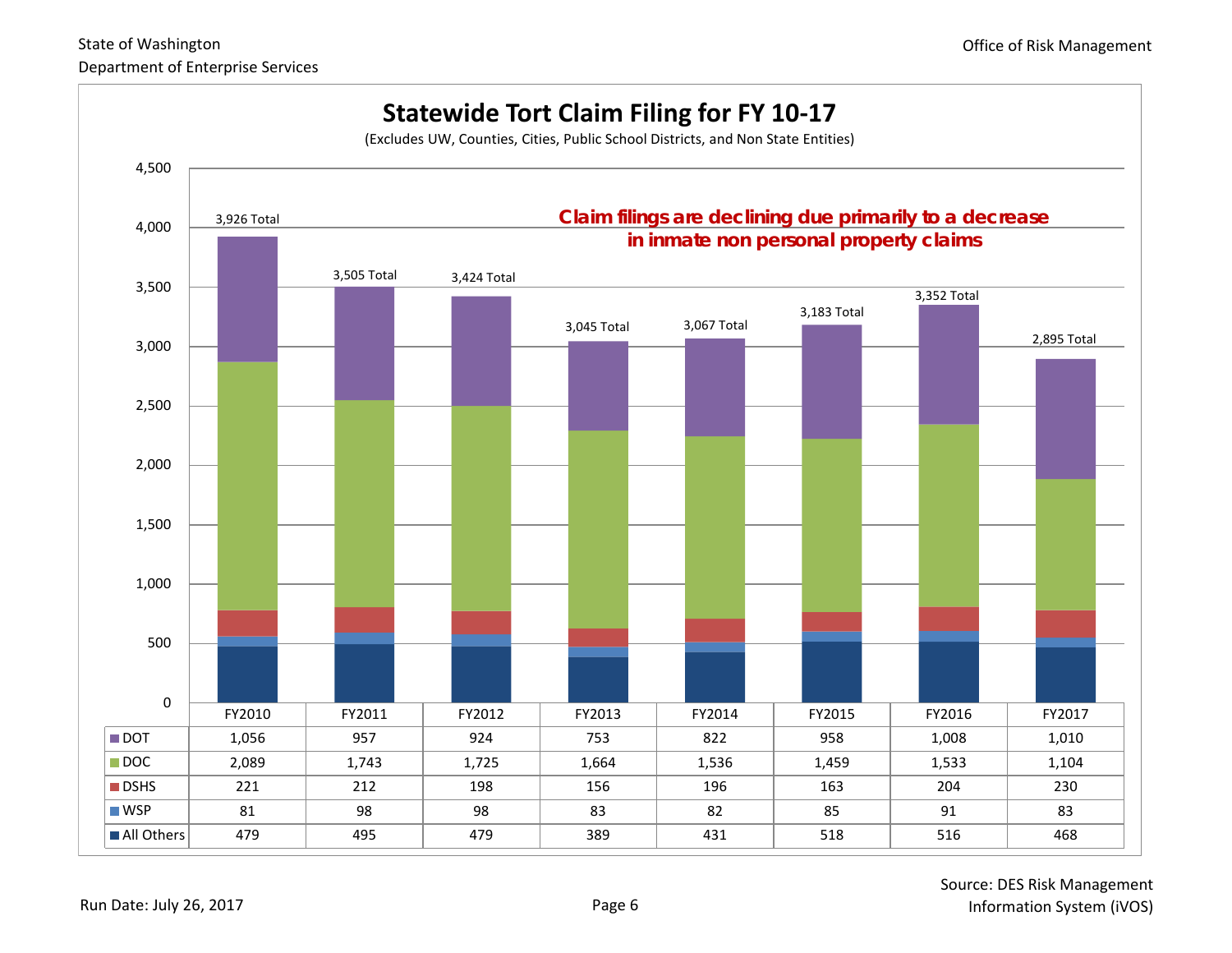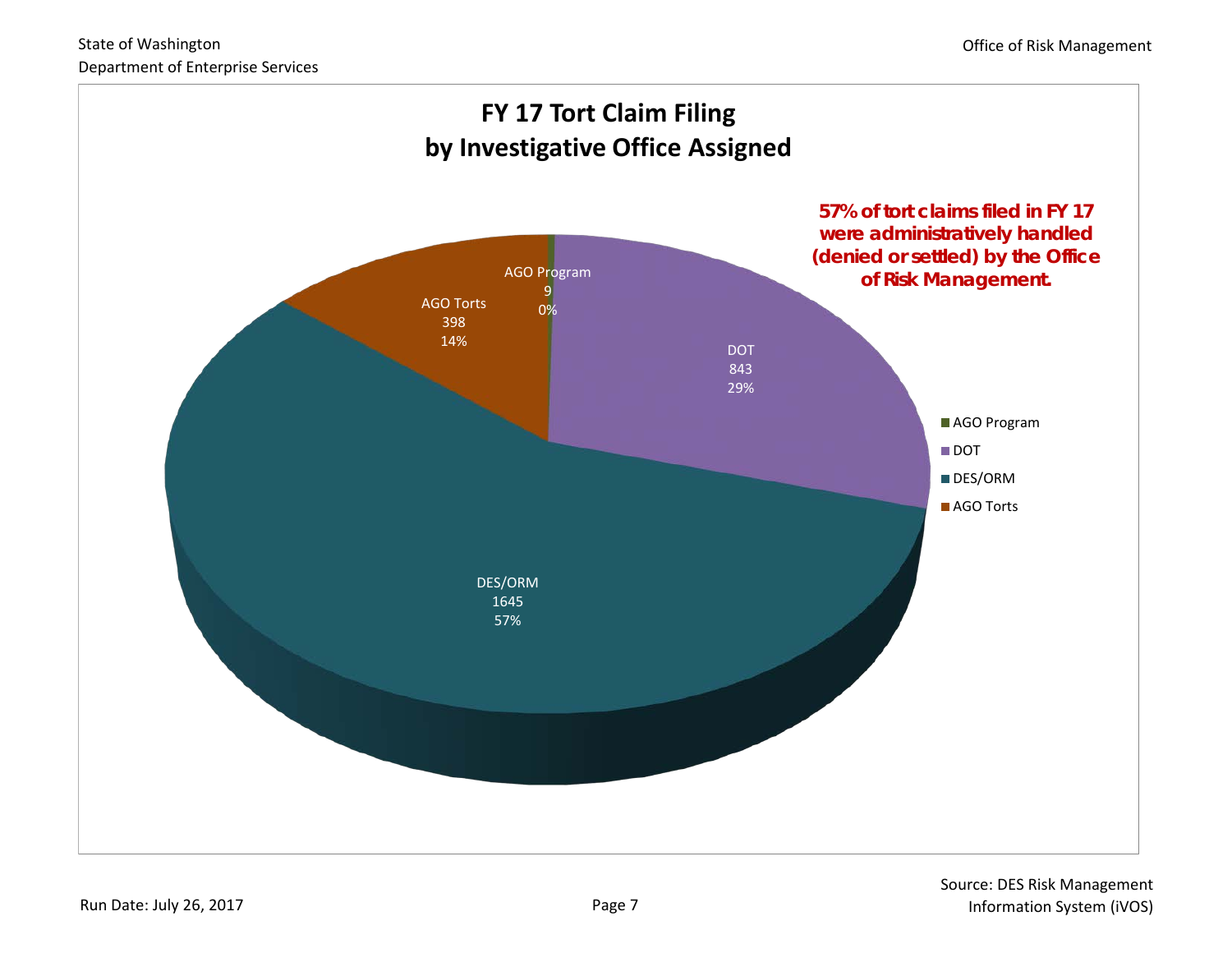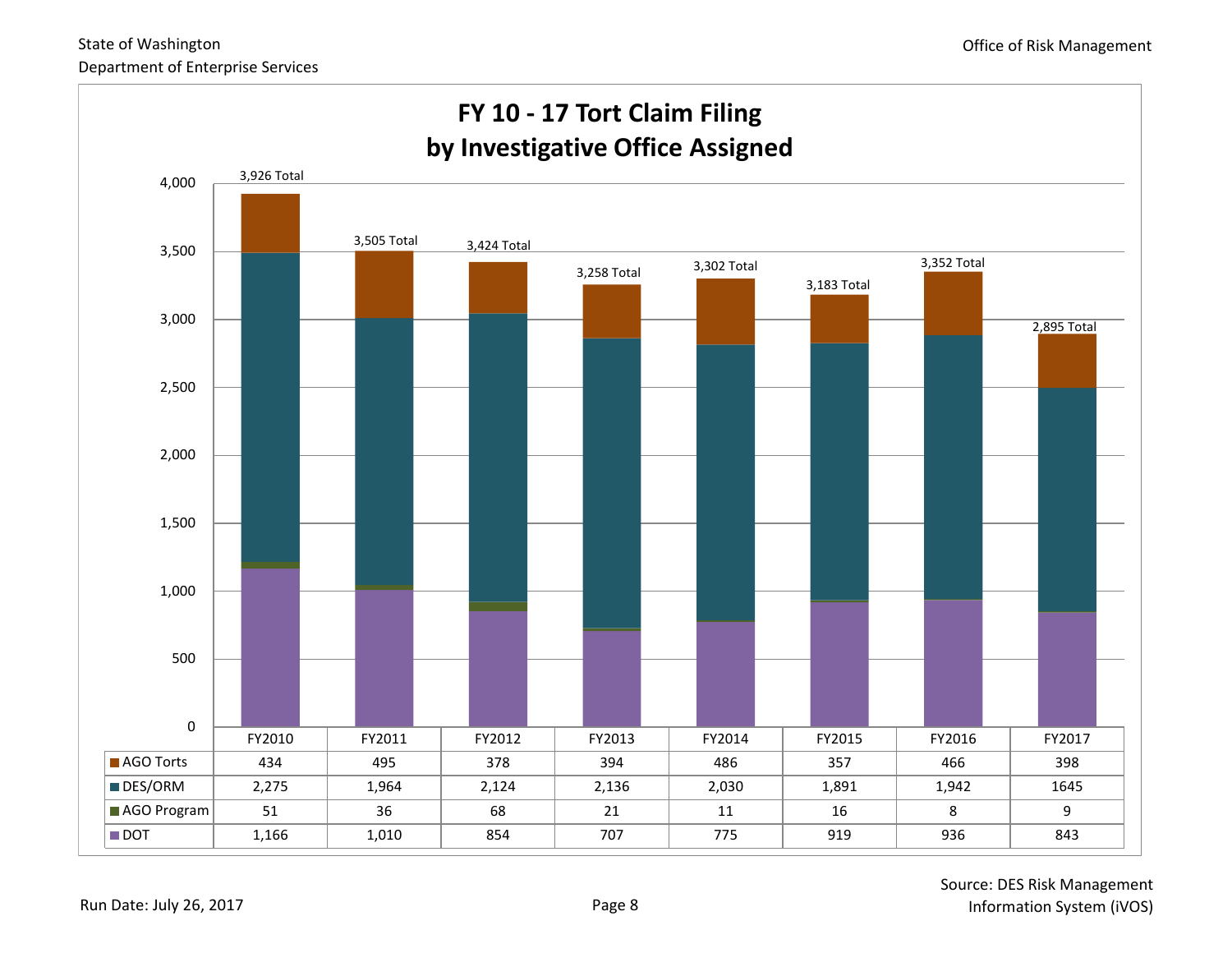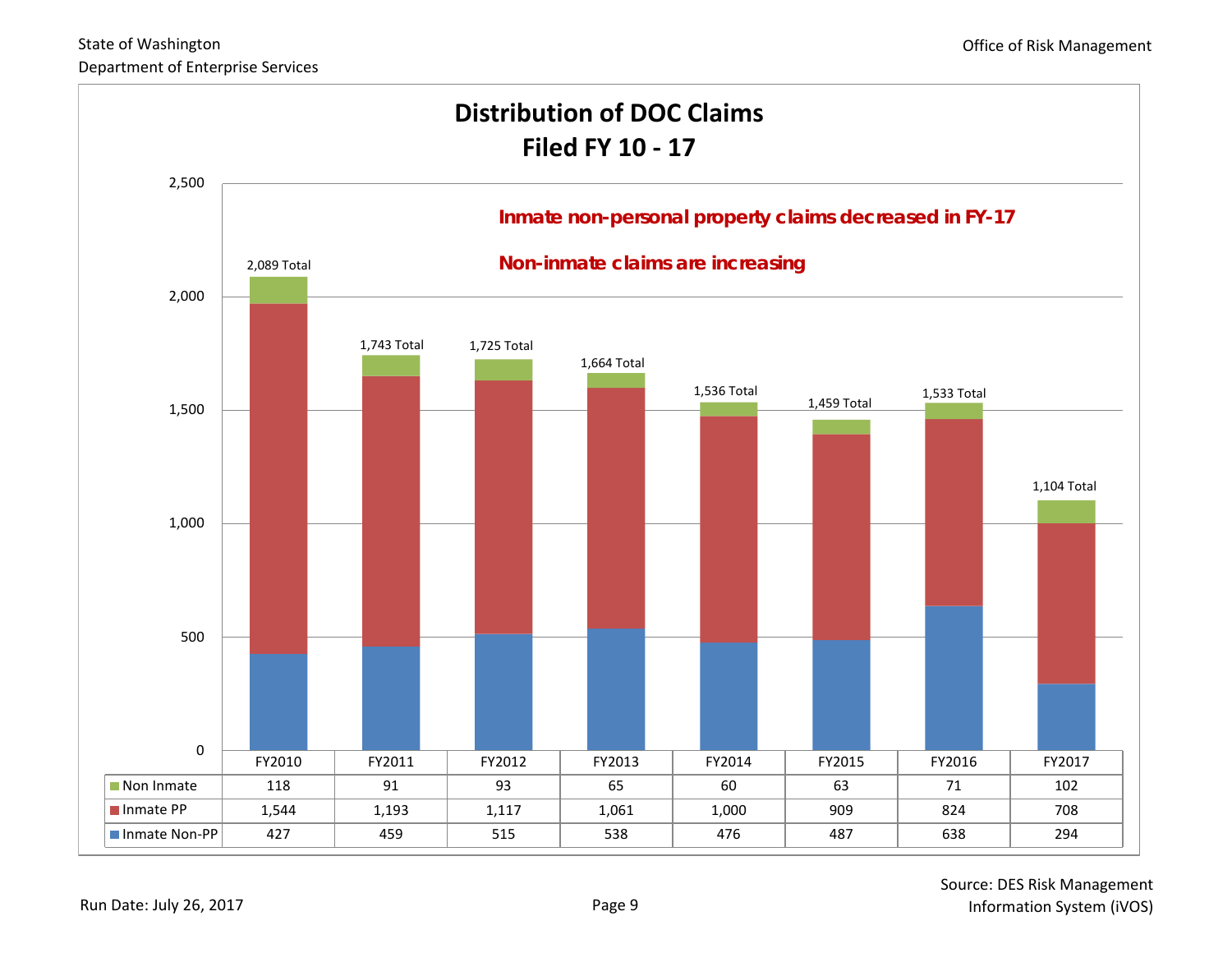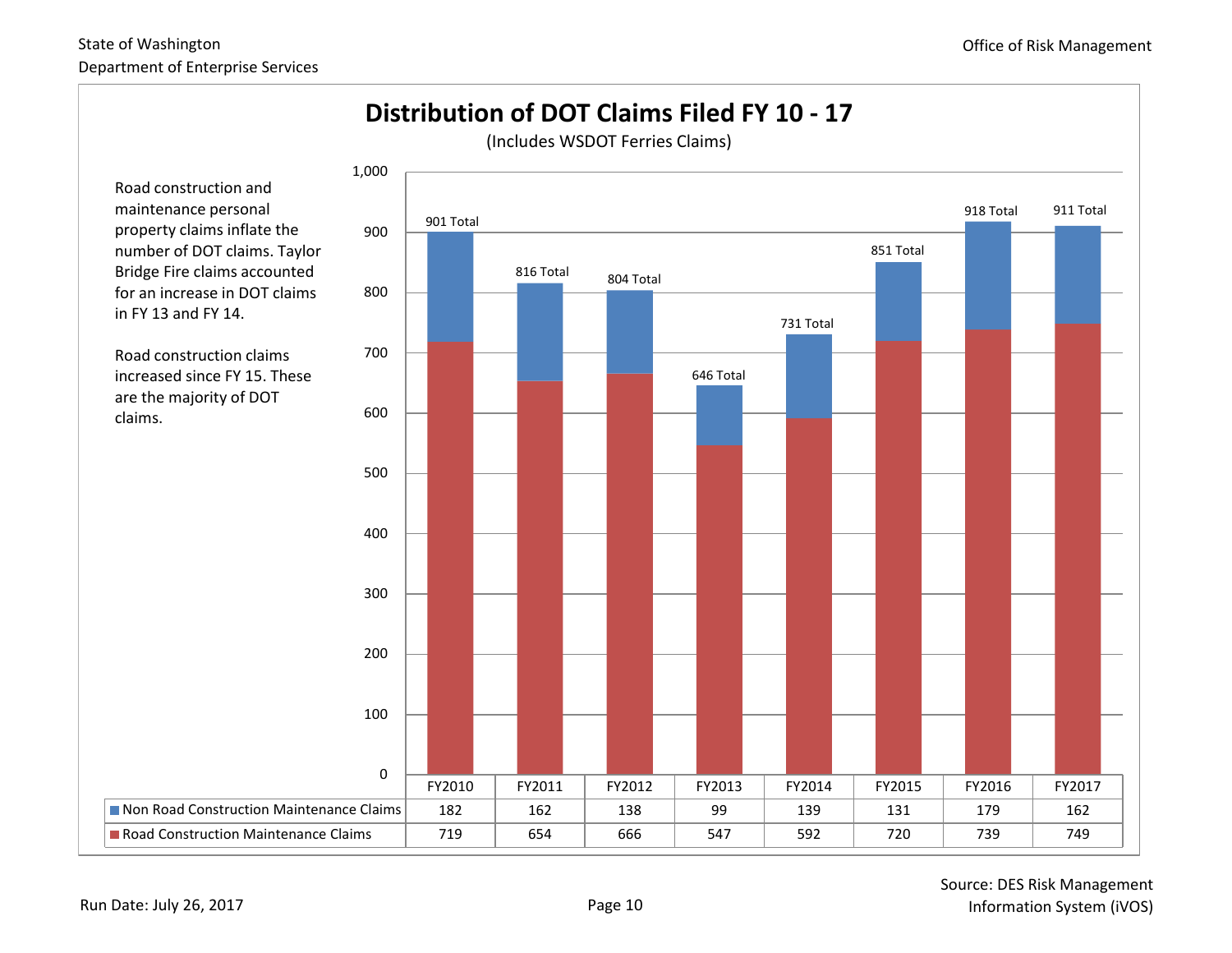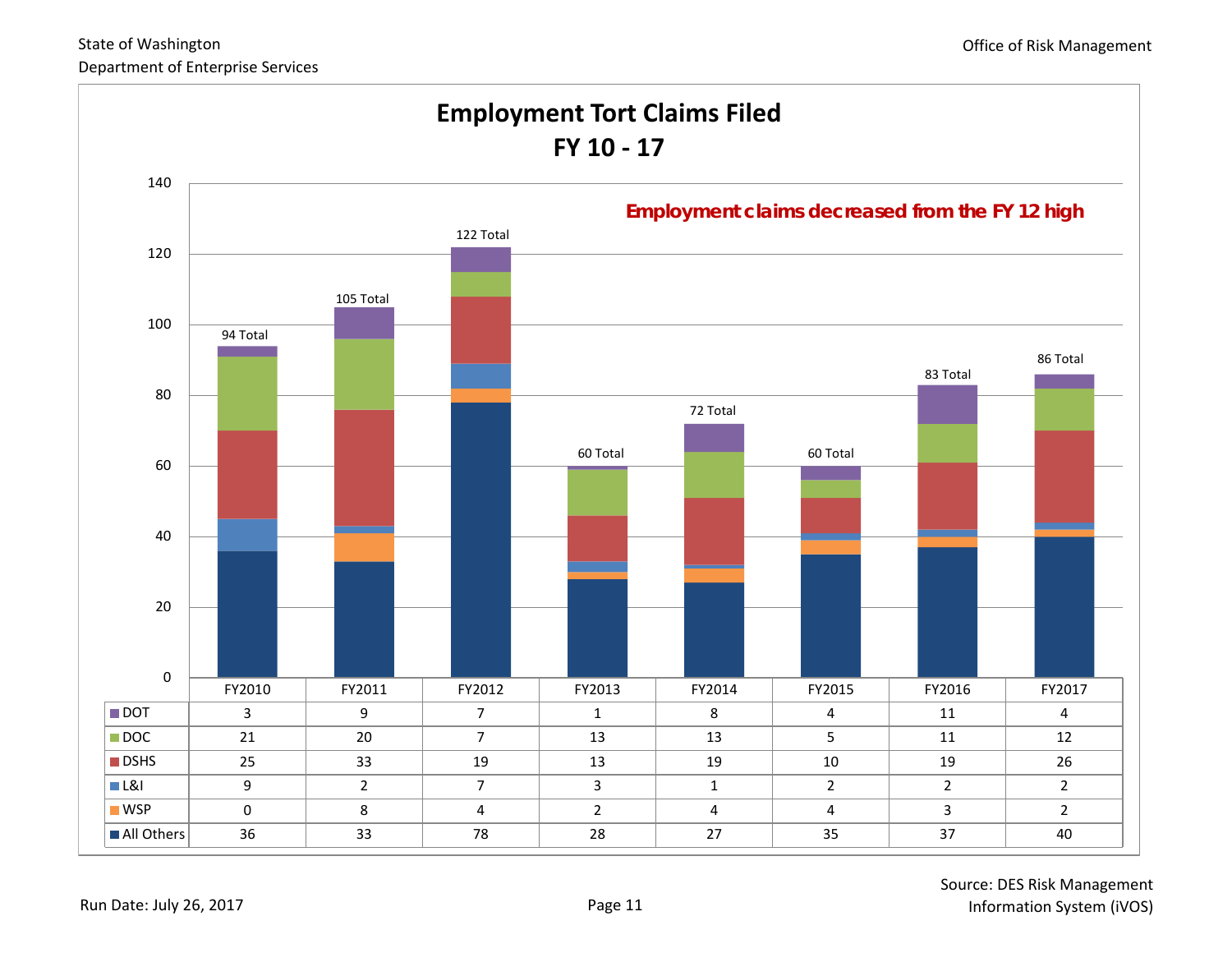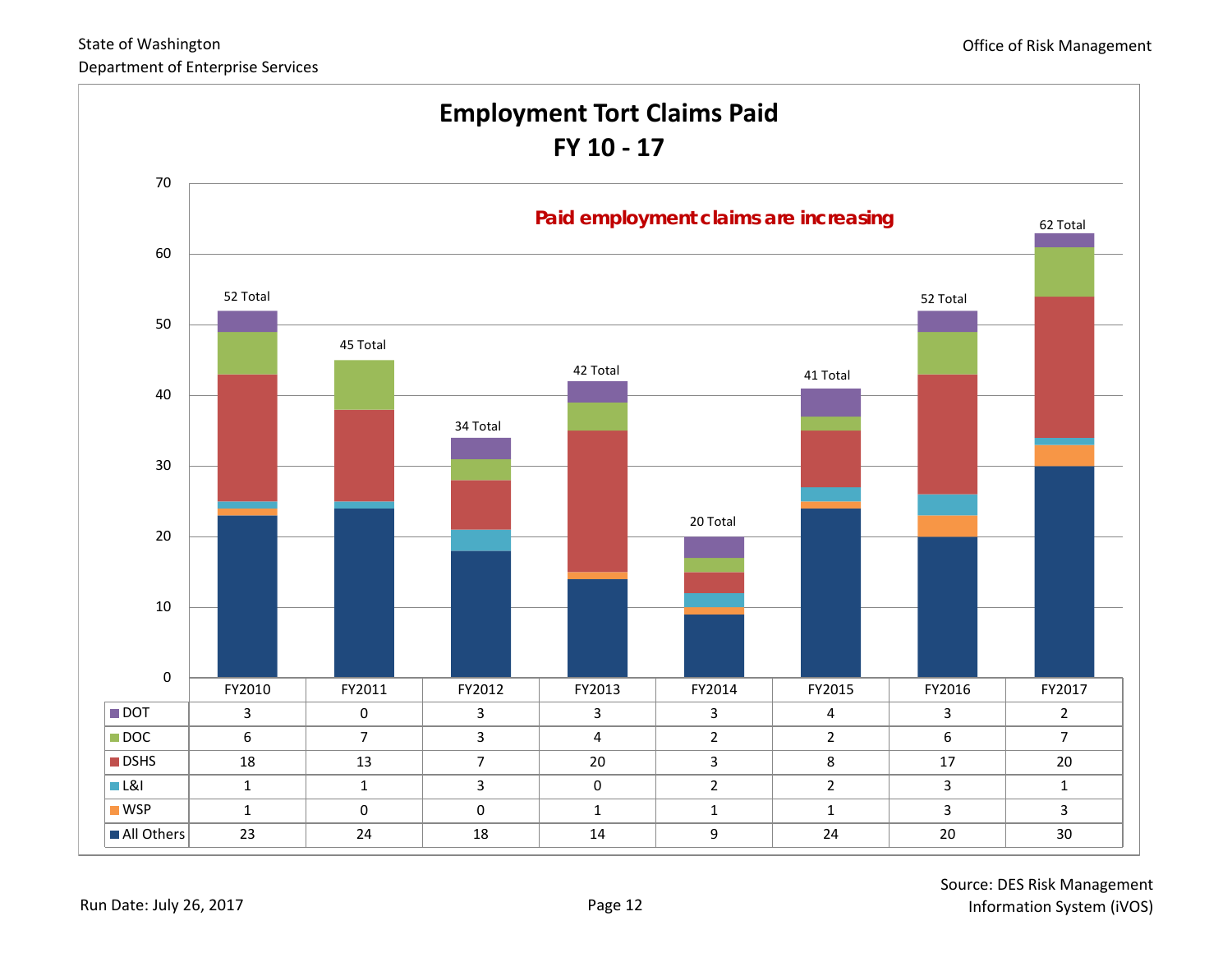| <b>Employment Indemnity Payouts by Agency</b><br>FY 10 - 17 |                                                                                                                           |                                                                |                   |                   |                   |                     |                   |                    |
|-------------------------------------------------------------|---------------------------------------------------------------------------------------------------------------------------|----------------------------------------------------------------|-------------------|-------------------|-------------------|---------------------|-------------------|--------------------|
| 30,000,000                                                  |                                                                                                                           |                                                                |                   |                   |                   |                     |                   |                    |
| 25,000,000                                                  | Dollars paid on employment claims significantly increased since FY 14<br>A WSP class action settlement accounts for \$13M |                                                                |                   |                   |                   |                     |                   | \$26,026,376 Total |
| 20,000,000                                                  |                                                                                                                           | A Board of Pilotage Commisoners settlement accounts for \$6.1M |                   |                   |                   |                     |                   |                    |
| 15,000,000                                                  |                                                                                                                           |                                                                |                   |                   |                   |                     |                   |                    |
| 10,000,000                                                  |                                                                                                                           |                                                                |                   |                   |                   | \$6,900,850 Total   | \$7,851,309 Total |                    |
| 5,000,000                                                   | \$3,680,586 Total                                                                                                         | \$4,277,162 Total                                              | \$3,252,642 Total | \$2,542,290 Total | \$2,890,738 Total |                     |                   |                    |
| $\pmb{0}$                                                   |                                                                                                                           |                                                                |                   |                   |                   |                     |                   |                    |
| $\blacksquare$ DOT                                          | FY2010<br>135,000                                                                                                         | FY2011<br>0                                                    | FY2012<br>631,483 | FY2013<br>282,706 | FY2014<br>50,691  | FY2015<br>1,886,588 | FY2016<br>330,000 | FY2017<br>645,765  |
| $\blacksquare$ DOC                                          | 431,501                                                                                                                   | 387,500                                                        | 215,000           | 284,577           | 310,188           | 190,785             | 1,150,001         | 785,377            |
| $\blacksquare$ DSHS                                         | 1,845,712                                                                                                                 | 569,286                                                        | 638,543           | 894,814           | 267,348           | 1,100,756           | 2,373,587         | 3,037,257          |
| L&l                                                         | 37,000                                                                                                                    | 145,000                                                        | 69,500            | 0                 | 580,765           | 15,000              | 1,332,500         | 81,411             |
| $\blacksquare$ WSP                                          | 20,000                                                                                                                    | 0                                                              | 0                 | 60,000            | 370,001           | 272,877             | 425,000           | 13,110,000         |
| All Others                                                  | 1,211,373                                                                                                                 | 3,175,376                                                      | 1,698,117         | 1,020,193         | 1,311,745         | 3,434,845           | 2,240,221         | 8,366,567          |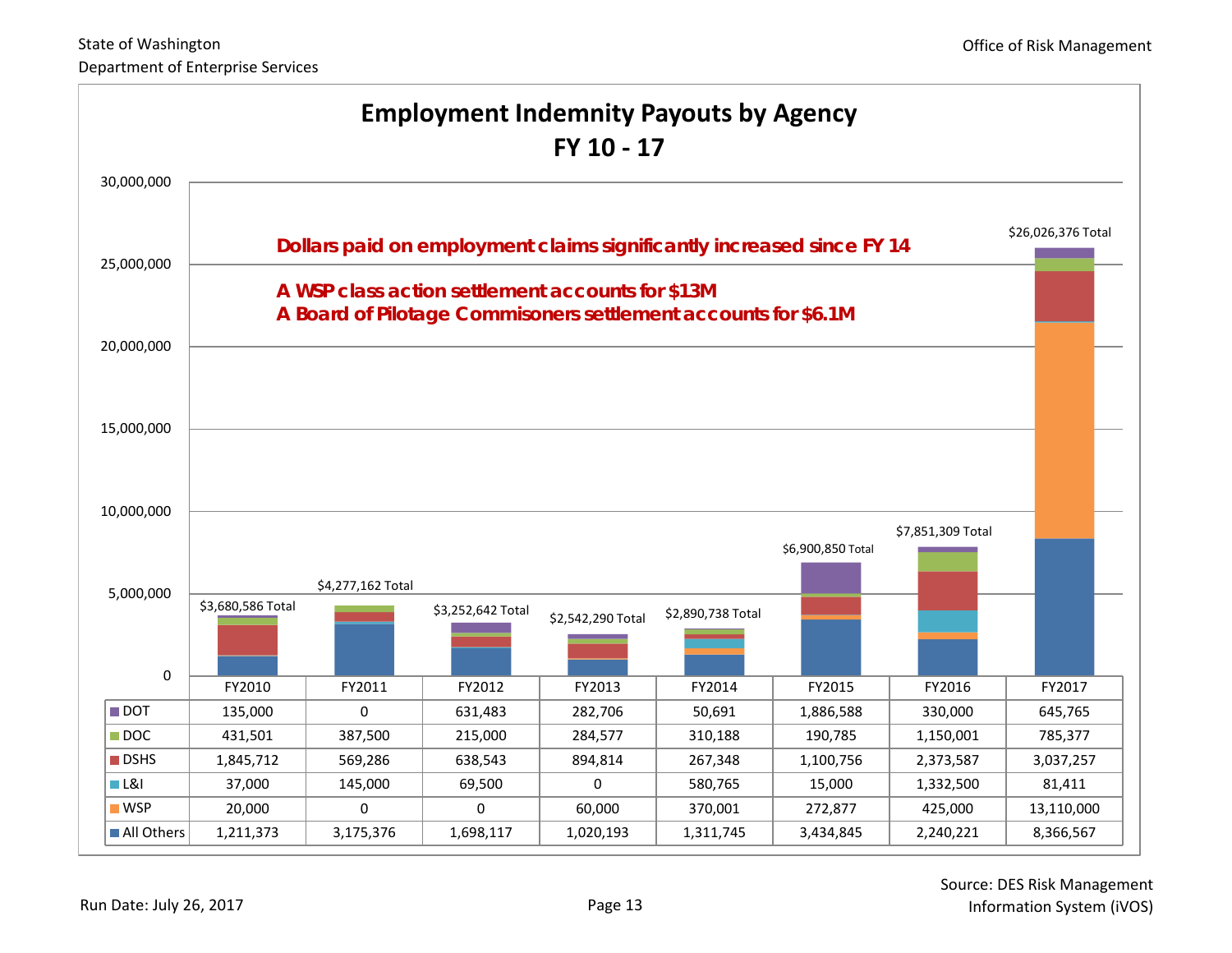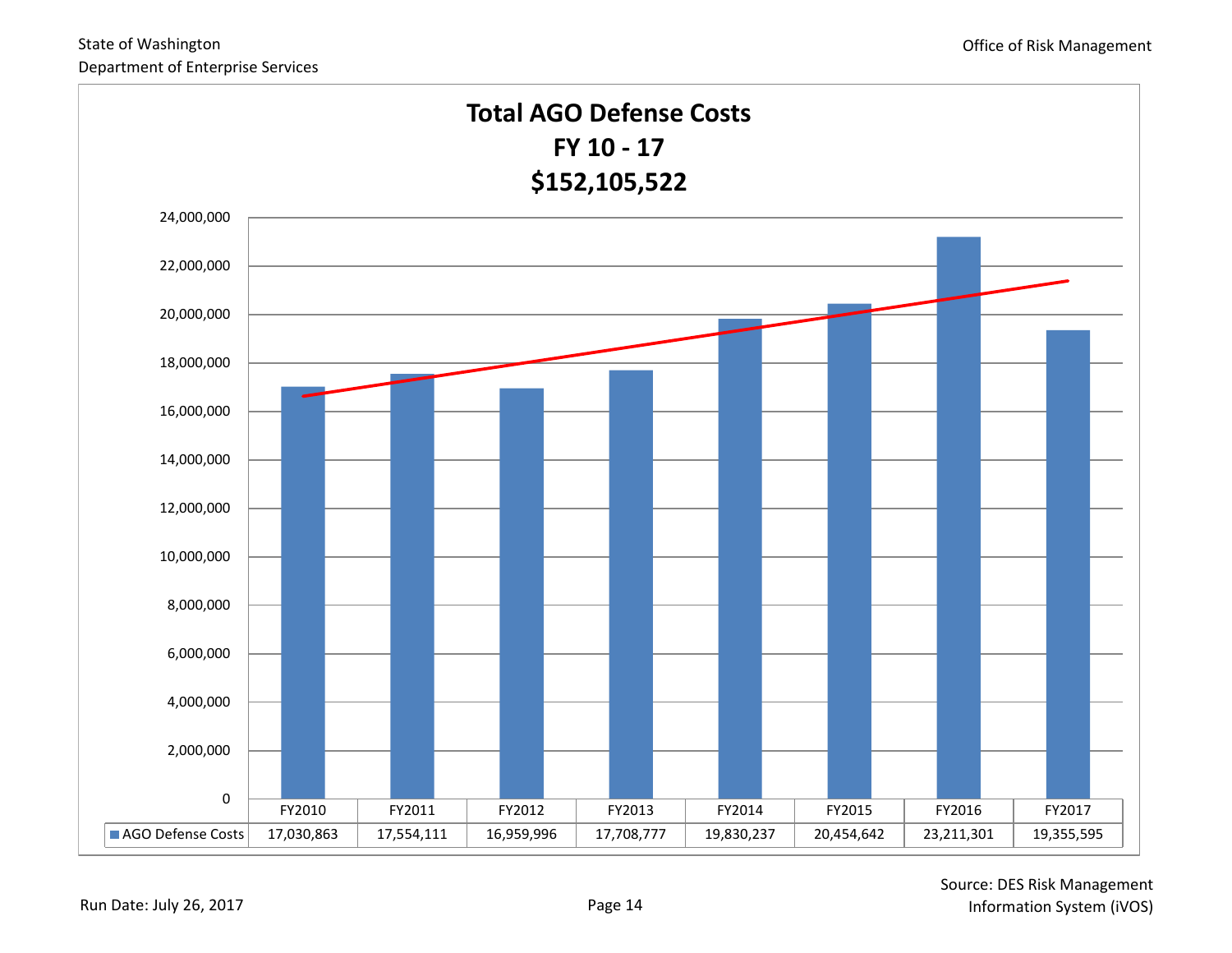## Fiscal Year 2017 July 1, 2016 – June 30, 2017 Highest Tort Indemnity Payouts

#### Washington State Attorney General Office Claims and Litigation

Claim: 23070001 Claimant: Highway 530 Landslide Date of Incident: 03/22/14 Date Claim Filed: 03/25/14 Indemnity Paid: \$1,182,996

Discovery sanction against the Office of Attorney General.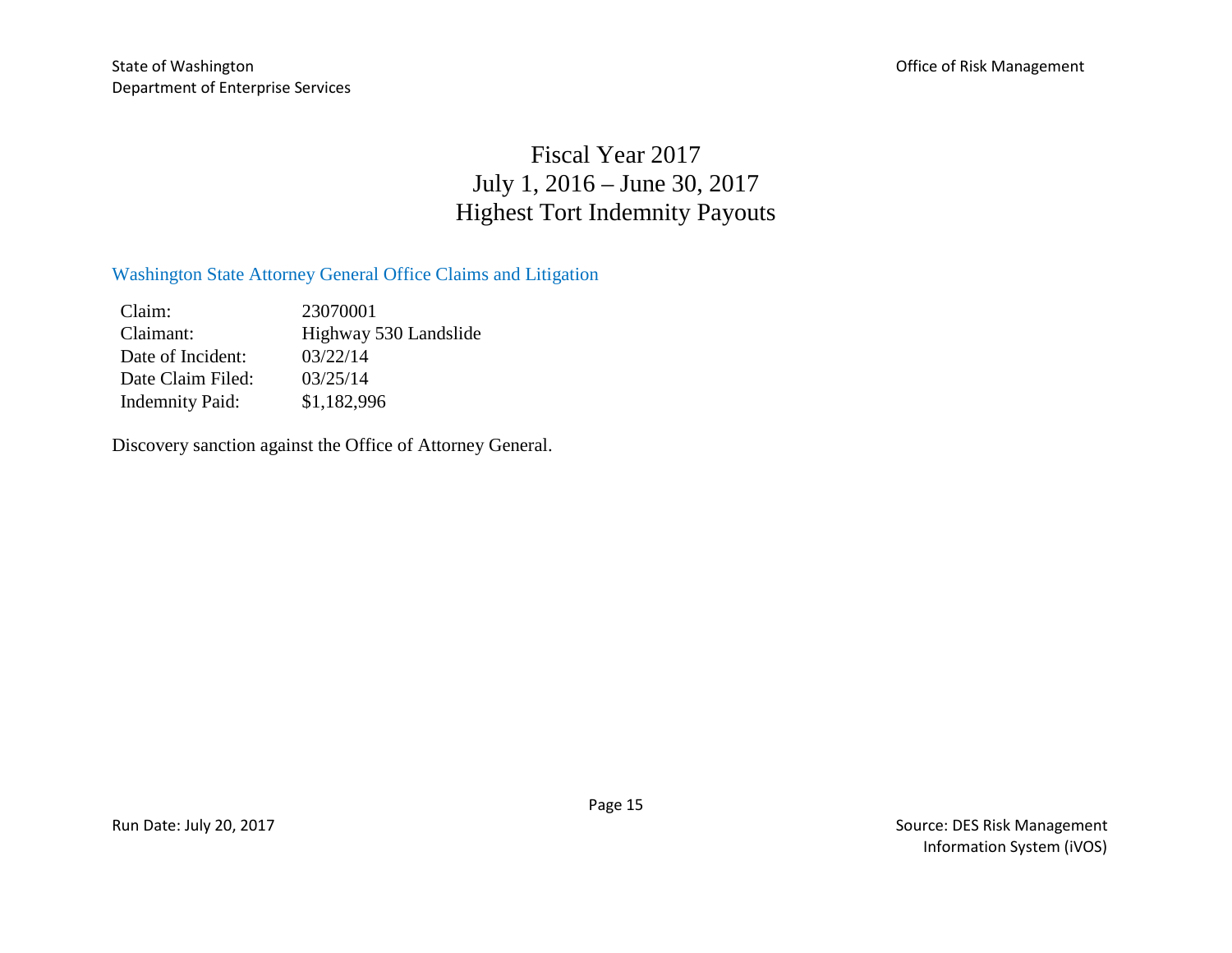State of Washington **State of Washington** Christ Management Department of Enterprise Services

Washington State Department of Corrections Claims and Litigation

| Claim:                 | 31083427                  |
|------------------------|---------------------------|
| Claimant:              | Medina Gonzalez, Veronica |
| Date of Incident:      | 5/9/2015                  |
| Date Claim Filed:      | 3/23/2016                 |
| <b>Indemnity Paid:</b> | \$1,500,000               |

Claimant alleged that Jeremiah A. Smith murdered Ceasar Medina, age 17, on May 26, 2015, when Mr. Smith was supposed to still be

incarcerated on that date. Claimant alleged that Mr. Smith had been wrongfully released from prison 12 days early by the Department

of Corrections (DOC) due to a computer glitch which DOC had been aware of for several years.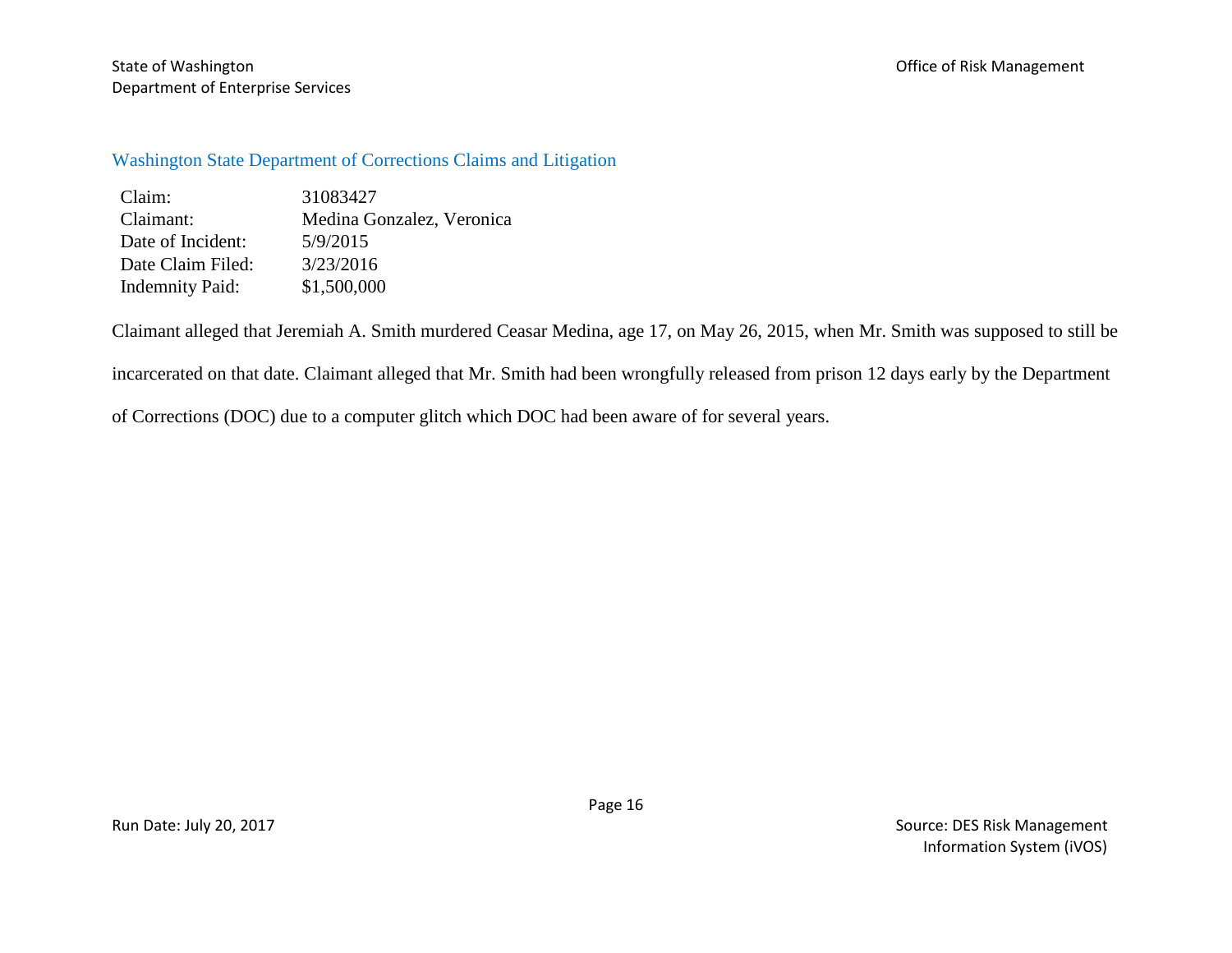| Claim:                 | 31081352        |
|------------------------|-----------------|
| Claimant:              | Brown, Alajawan |
|                        | Brown, Ayanna   |
|                        | Brown, Louis    |
| Date of Incident:      | 04/29/10        |
| Date Claim Filed:      | 09/03/14        |
| <b>Indemnity Paid:</b> | \$3,000,000     |

Plaintiff, mother and personal representative of Alajawan S. Brown, alleged that DOC failed to properly supervise offender Curtis Walker. Plaintiffs alleged that because of DOC's negligent supervision, Walker murdered Alajawan Brown. Walker was subsequently found guilty on March 22, 2012. Plaintiffs alleged that it was not until the conclusion of Curtis Walker's criminal trial and sentencing that Plaintiffs discovered the extent of Walker's criminal history and activity while under DOC supervision. Plaintiffs claimed physical injuries, severe emotional distress, loss of parent-child relationship, negligent supervision, wrongful death, and financial damages.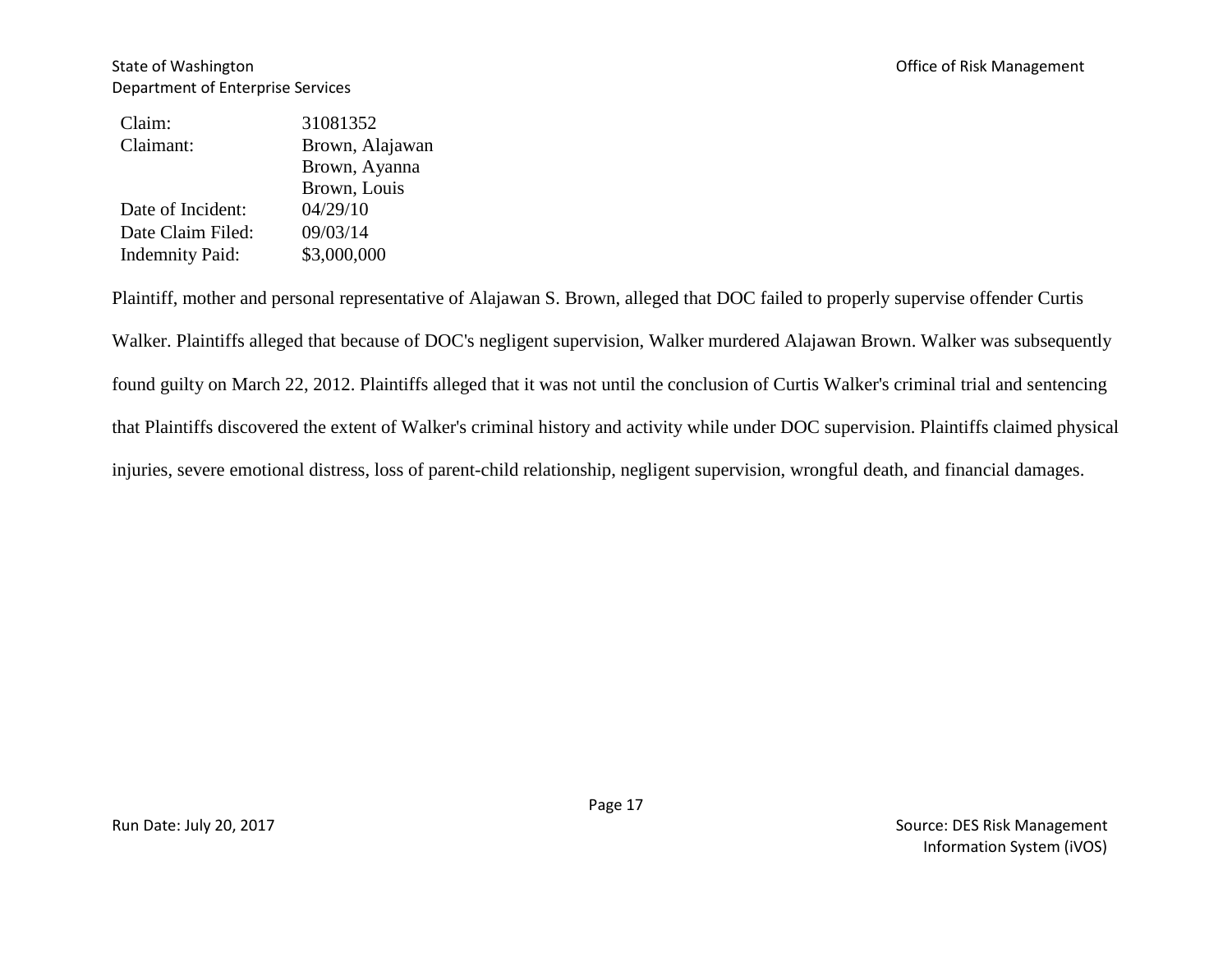| Claim:                 | 31078365         |
|------------------------|------------------|
| Claimants:             | Levno, Chris A   |
|                        | Levno, Carolyn K |
| Date of Incident:      | 05/02/12         |
| Date Claim Filed:      | 11/01/12         |
| <b>Indemnity Paid:</b> | \$2,750,000      |

Chris Levno was involved in a head-on collision on the Astoria Bridge with DOC parolee Nolan Neal Benson, when Benson allegedly fell asleep and drifted over the center line. Benson died at the scene. Plaintiffs asserted that DOC failed to adequately supervise and/or monitor Benson, to adequately drug test Benson, and to adequately suspend and/or restrict Benson's driving privileges. Plaintiffs claimed emotional and financial damages, outrage, negligent infliction of emotional distress, negligent hiring, training, and supervision, severe injuries (Chris), and loss of consortium.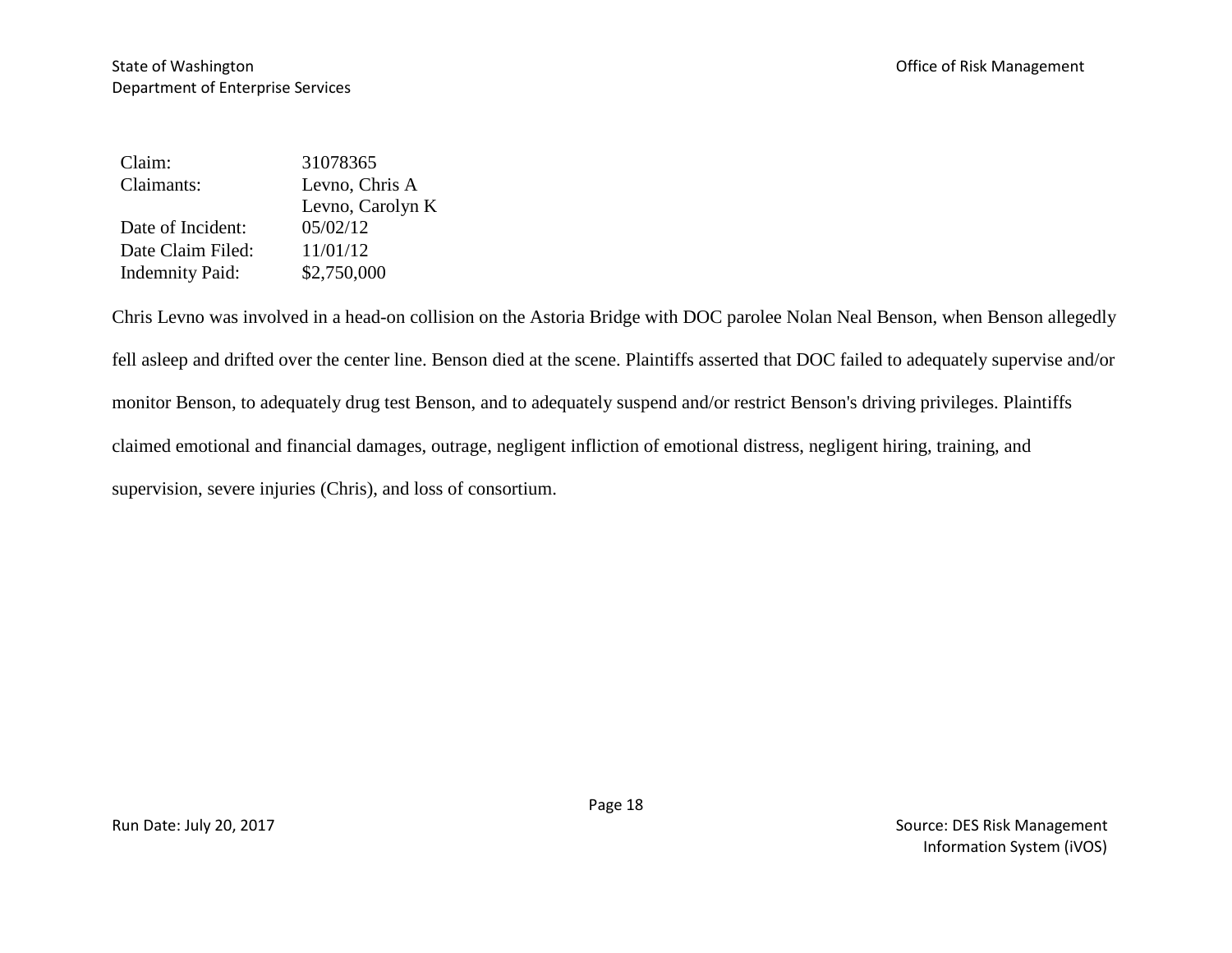| Claim:                 | 31083570                  |
|------------------------|---------------------------|
| Claimant:              | Powell, Gordon (Casey)    |
|                        | Powell Leisure, Stephanie |
|                        | Powell, Gordon C          |
| Date of Incident:      | 5/9/2015                  |
| Date Claim Filed:      | 3/23/2016                 |
| <b>Indemnity Paid:</b> | \$1,500,000               |

Plaintiff/decedent, Gordon "Casey" Powell, was fatally beaten by inmate Benjamin Cory Price at the Monroe Correctional Complex, Special Offender Unit. Plaintiffs alleged that staff failed to protect Powell by allowing Price around other inmates when they knew Price had a history of committing violent assaults. Plaintiffs claimed personal injuries, wrongful death, financial damages, negligent supervision, civil rights policy violations, loss of companionship, and punitive damages.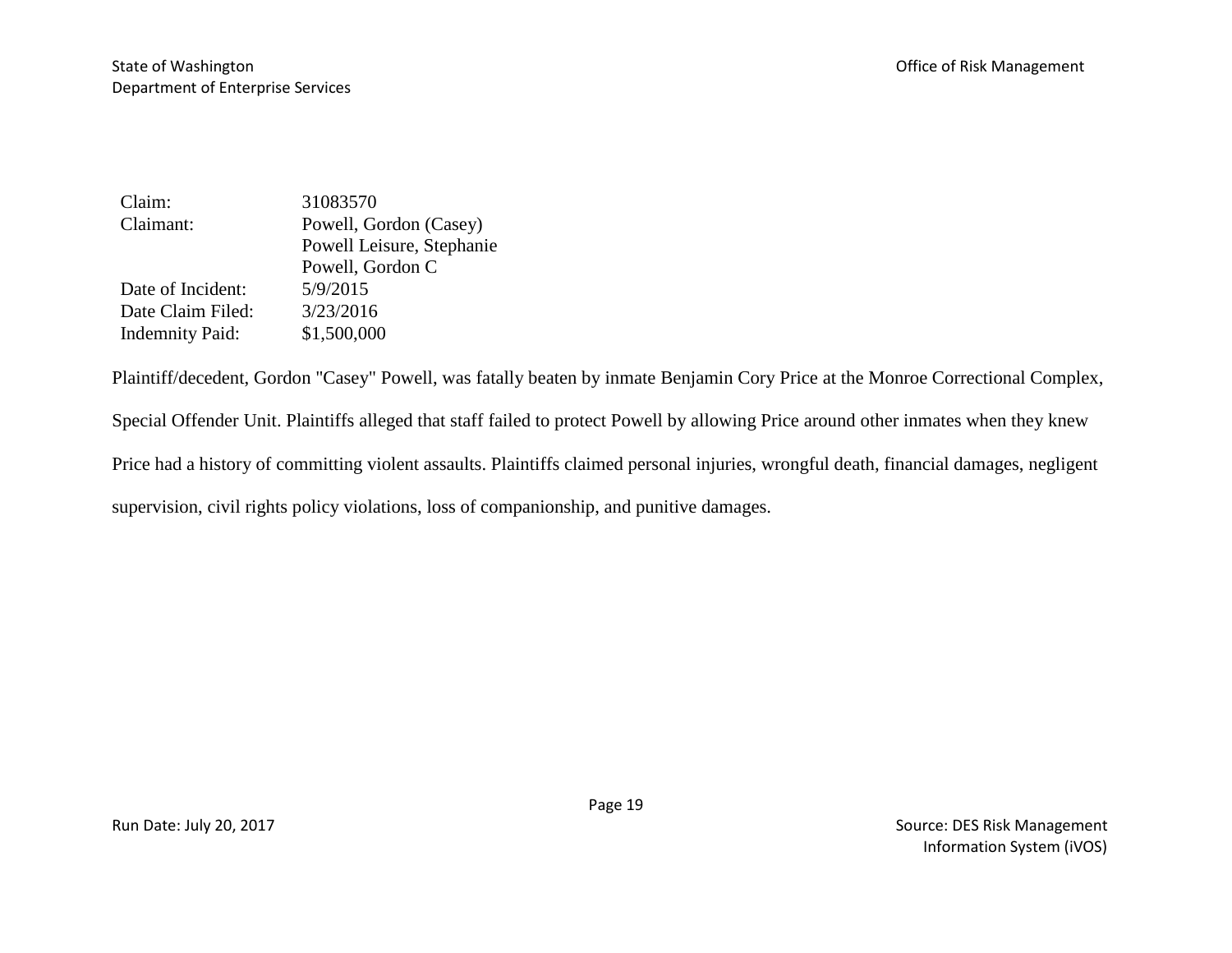| Claim:                 | 31082788         |
|------------------------|------------------|
| Claimants:             | Tucker, Herman H |
|                        | Tucker, Herman   |
|                        | Tucker, Kay      |
| Date of Incident:      | 09/06/12         |
| Date Claim Filed:      | 09/04/15         |
| <b>Indemnity Paid:</b> | \$1,000,000      |

Plaintiffs alleged that their son, Herman A. Tucker, was killed during a robbery at a Motel 6 in Seatac by four felons: Kavahn Matthews-Smith, Qiantre Taylor, Earnetra Turner, and Rodney Willis. Plaintiffs alleged that DOC, King County, and the City of SeaTac knew that they had been classified by DOC as high risk and dangerous offenders. Plaintiff claimed physical and emotional injuries, wrongful death, loss of parent-child relationship, outrage, and loss of income and earning capacity.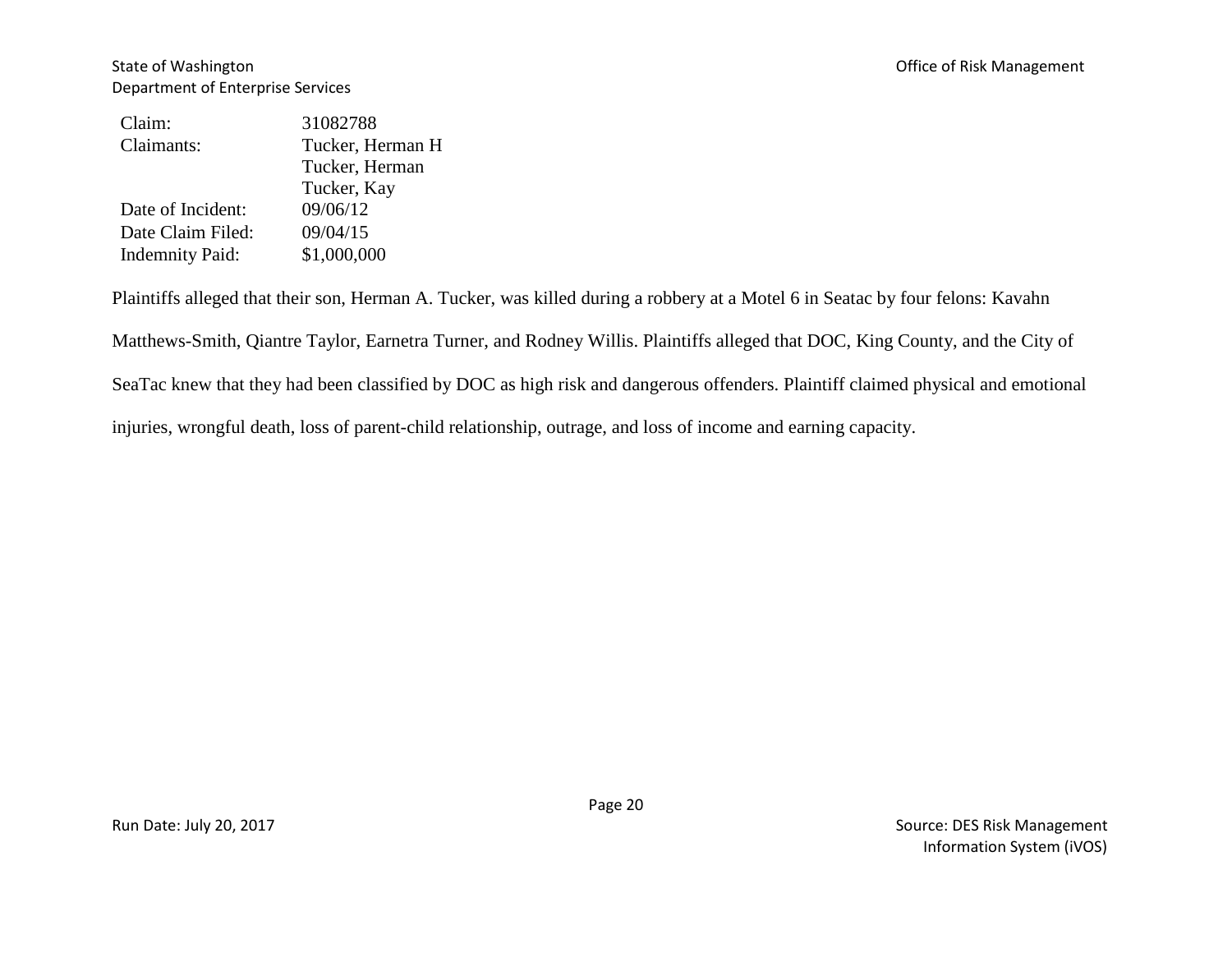#### State of Washington **State of Washington** Christ Management Department of Enterprise Services

#### Washington State Department of Natural Resources Claims and Litigation

| Claim:                 | 49070308                                                               |
|------------------------|------------------------------------------------------------------------|
| Claimant:              | Ruthven, Shane                                                         |
|                        | Ruthven, Katie                                                         |
|                        | Ruthven, Hunter                                                        |
|                        | Ruthven, Wyatt                                                         |
|                        | Pszonka, Ryan M., Et. Al. (consolidated with 39 additional plaintiffs) |
| Date of Incident:      | 03/22/14                                                               |
| Date Claim Filed:      | 04/29/14                                                               |
| <b>Indemnity Paid:</b> | \$50,000,000                                                           |

Forty-four Plaintiffs and/or their family members were injured or killed on March 22, 2014, when a massive landslide swept away multiple homes and closed State Route 530 near Oso, Washington. Plaintiffs alleged that the State had knowledge of the issues prior to the slide, but did nothing about it. Plaintiffs also alleged that the Department of Natural Resources (DNR) was in violation of its own regulations when it allowed a 7.5 acre area above the slide to be clear-cut in 2005.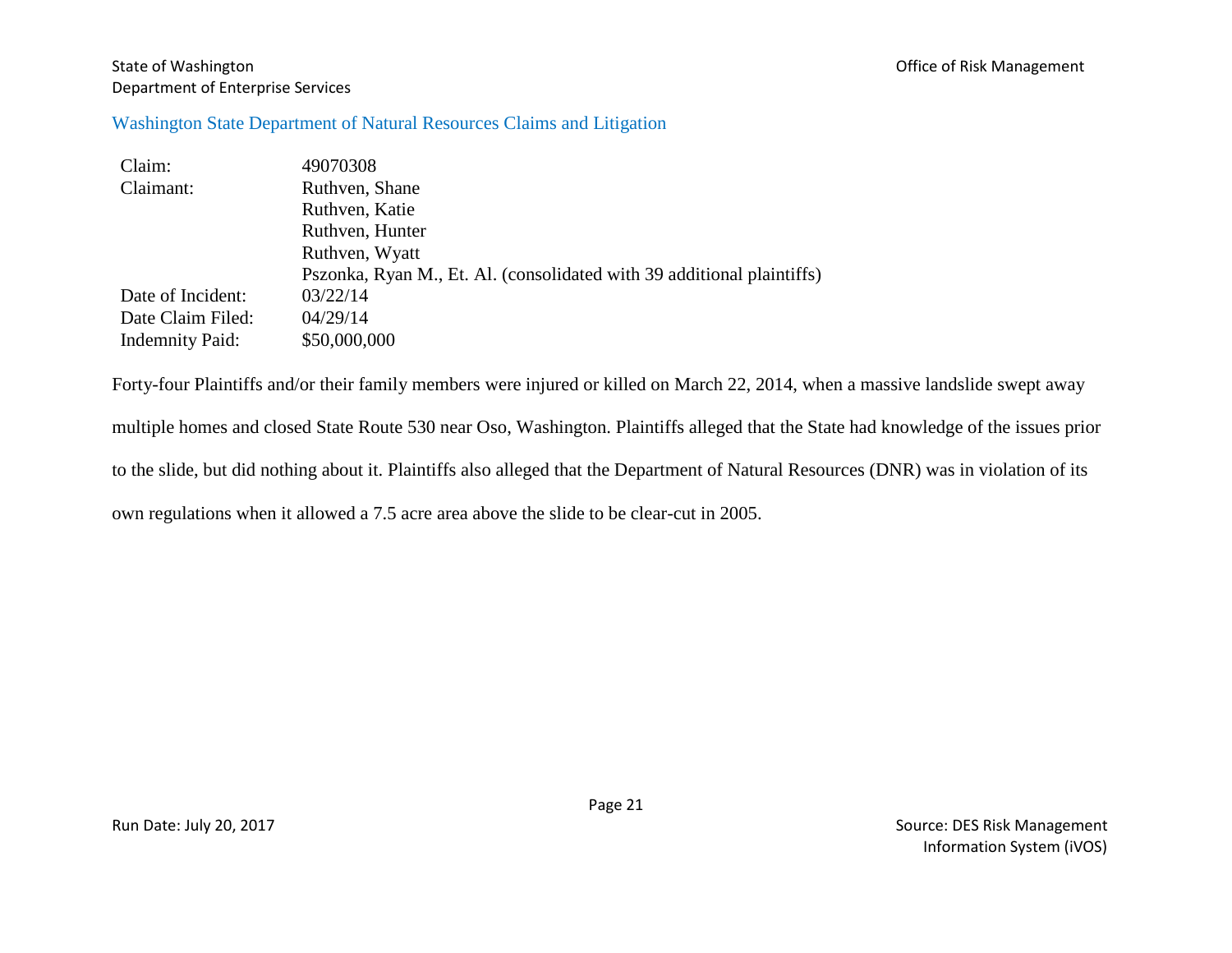#### Washington State Patrol Claims and Litigation

| Claim:                 | 22570529                   |
|------------------------|----------------------------|
| Claimant:              | Sager, John                |
|                        | Garrison, Kenneth          |
|                        | Longoria, Jason            |
|                        | Arnold, Charles            |
|                        | Martin, Christina, Et. Al. |
| Date of Incident:      | 01/01/09                   |
| Date Claim Filed:      | 01/10/14                   |
| <b>Indemnity Paid:</b> | \$13,000,000               |
|                        |                            |

Plaintiffs, current and former state employees, alleged that the Washington State Patrol violated the Uniformed Services Employment and Reemployment Rights Act (USERRA) when it denied Plaintiffs promotional opportunities that were afforded them through the Act. Plaintiffs claimed statutory and regulatory violations, civil rights violations, financial damages, discrimination, retaliation, class action, and injunctive relief.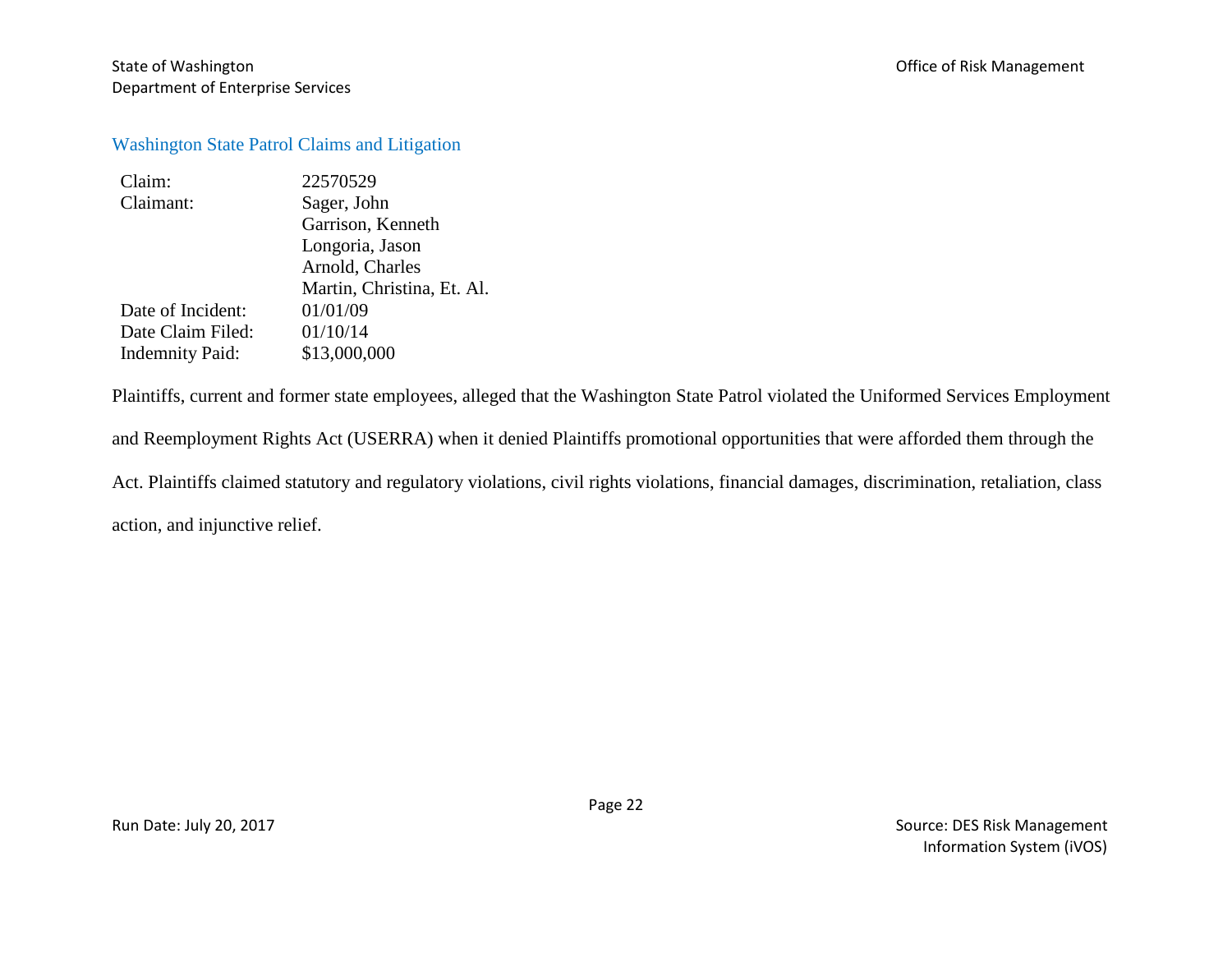State of Washington **State of Washington** Christ Management Department of Enterprise Services

#### Washington State Board of Pilotage Commissioners Claims and Litigation

Claim: 20570001<br>Claimants: Sweeney. Sweeney, Katherine A Date of Incident:  $05/19/09$ Date Claim Filed: 03/30/11 Indemnity Paid: \$6,100,000

Plaintiff alleged she was treated differently by the Board of Pilotage Commissioners due to her gender and that she was denied her

pilot's license and dismissed from the program even after passing a series of tests to promote to a pilot. Plaintiff sought damages for

emotional distress, humiliation, loss of dignity, wage loss, and attorney fees.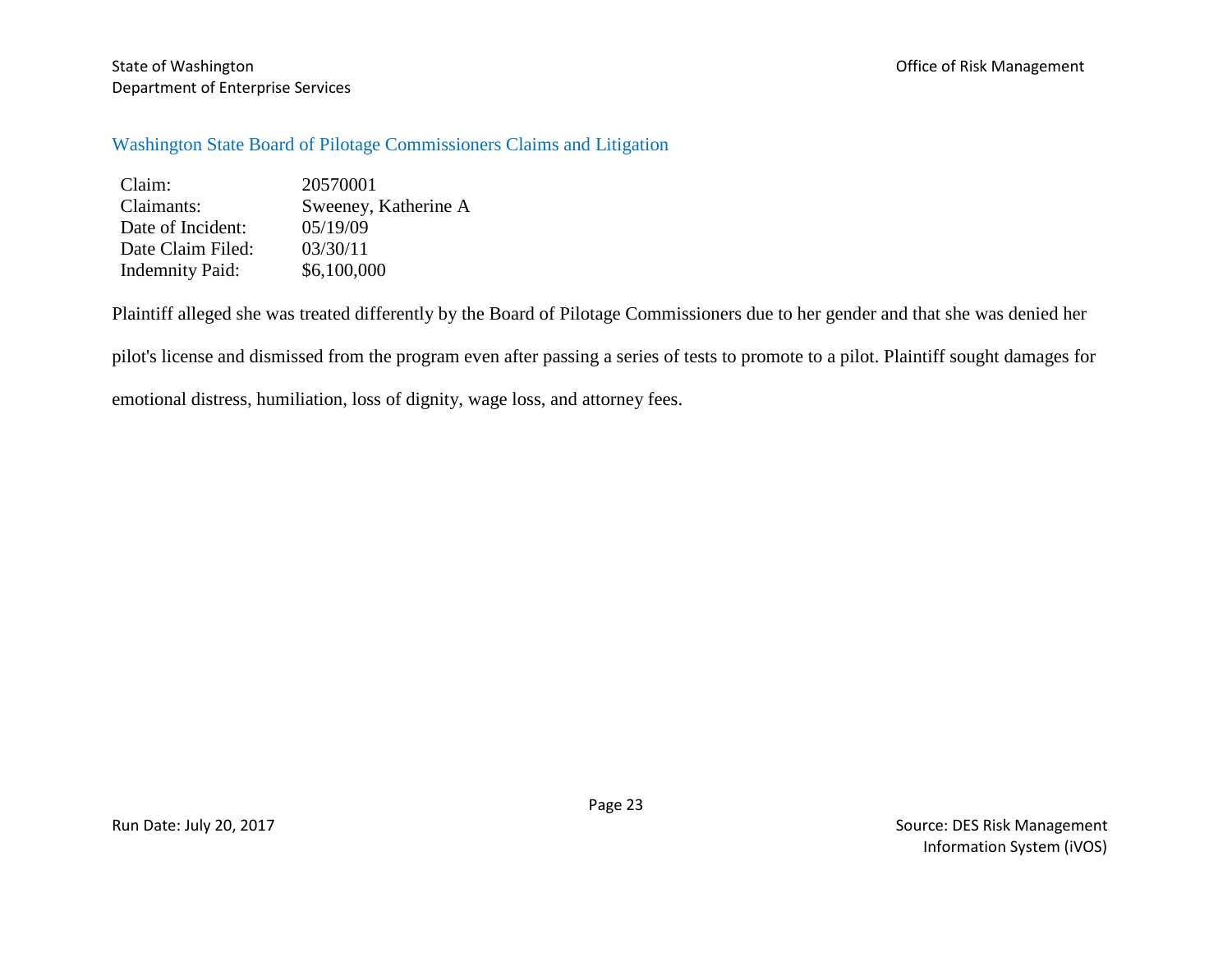#### Washington State Department of Social and Health Services Claims and Litigation

| Claim:                 | 30070760    |
|------------------------|-------------|
| Claimant:              | A.B.        |
|                        | M.B.        |
| Date of Incident:      | 11/18/08    |
| Date Claim Filed:      | 11/17/11    |
| <b>Indemnity Paid:</b> | \$5,006,300 |

Plaintiff, at 12 days old, sustained a fracture of the left humorous that was deemed to be an accidental injury by the child abuse medical expert relied upon by Child Protective Services ("CPS"). CPS' investigation did not substantiate a finding that Plaintiff's injury was non-accidental and Plaintiff was released to return home to his parents and grandparents. Approximately one month later, Plaintiff was assaulted by his father and sustained severe and permanent injuries. Plaintiff alleged CPS conducted a negligent investigation that resulted in Plaintiff's return to an abusive home where he was permanently injured.

| Claim:            | 30071095 |
|-------------------|----------|
| Claimant:         | W.S.     |
|                   | C.S.     |
|                   | L.S.     |
|                   | B.S.     |
|                   | P.S.     |
|                   | S.S.     |
| Date of Incident: | 04/01/12 |
| Date Claim Filed: | 10/10/13 |

Page 24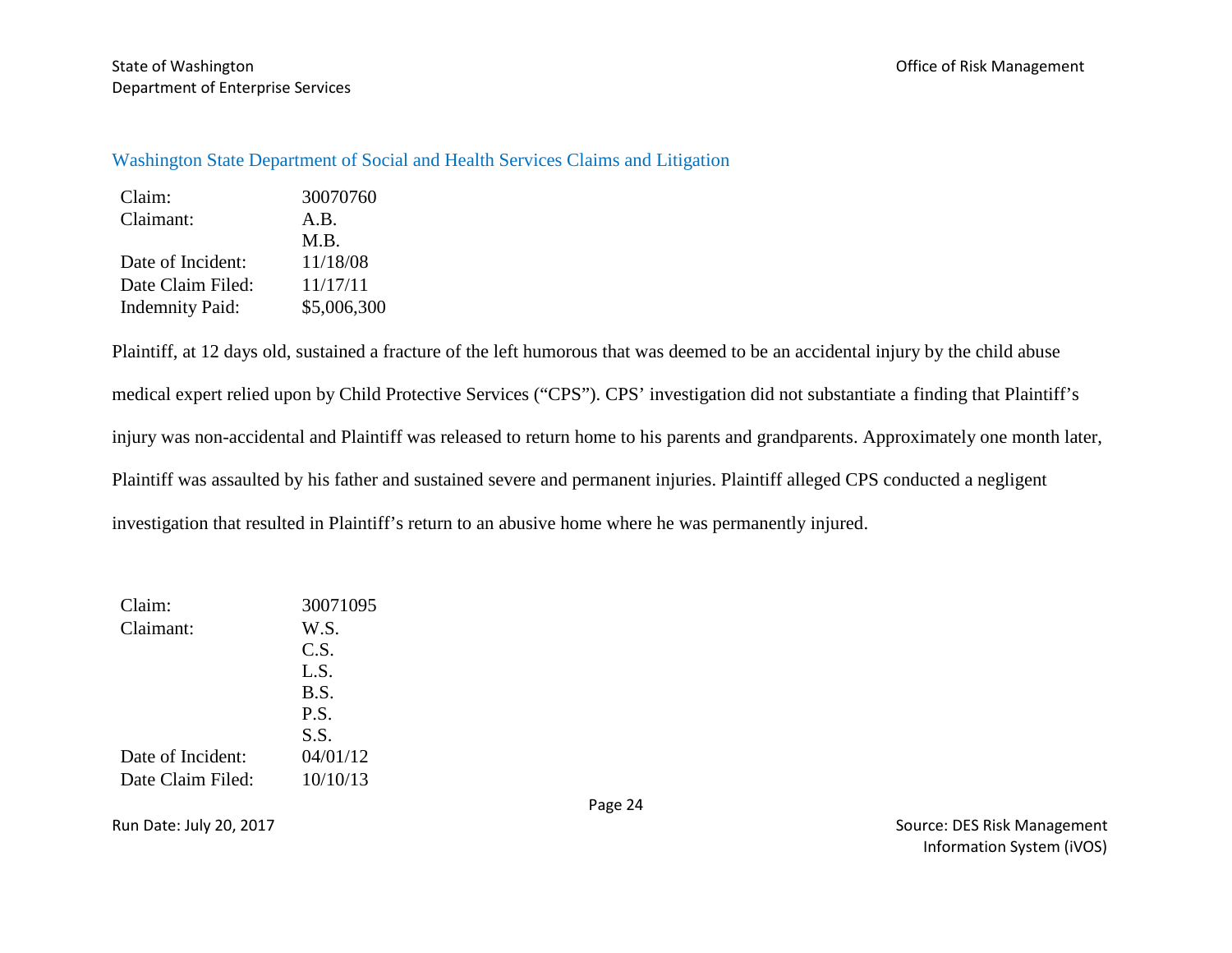Indemnity Paid: \$4,750,000

Plaintiffs, S.S. and P.S., adopted three foster children. Plaintiffs alleged that DSHS knew of, and failed to disclose, one of the adopted children's history of sexual abuse and assaultive behavior in previous foster homes. Plaintiffs alleged that their biological children were sexually assaulted by the adopted child. Plaintiffs were forced to move their adopted child to a separate residence to keep the other children safe. Plaintiffs claimed physical and emotional injuries, statutory and regulatory violations, punitive damages, negligent training, and misrepresentation.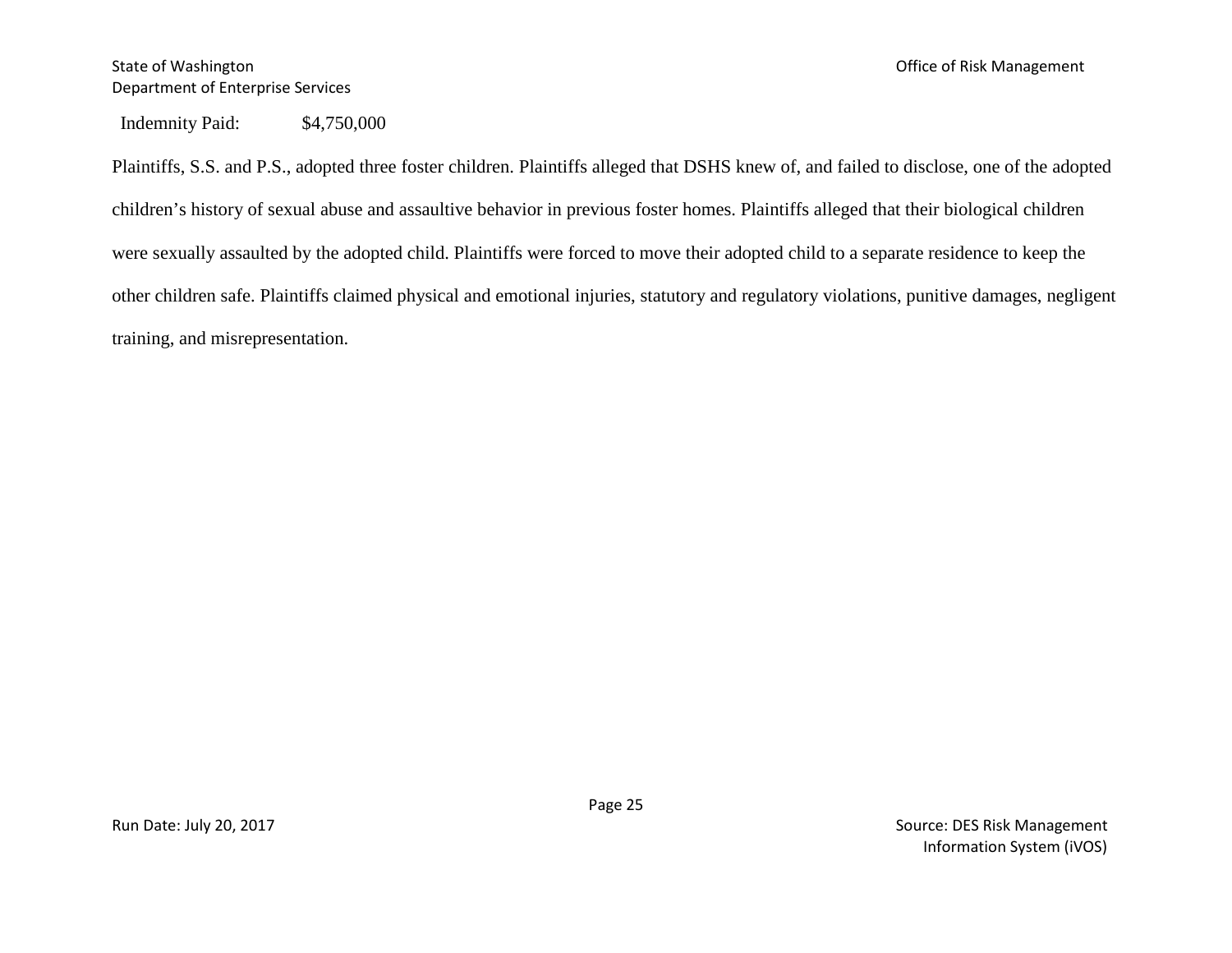#### State of Washington **State of Washington** Christ Management Department of Enterprise Services

| Claim:                 | 30071480    |
|------------------------|-------------|
| Claimant:              | H.C.        |
| Date of Incident:      | 08/01/03    |
| Date Claim Filed:      | 11/23/15    |
| <b>Indemnity Paid:</b> | \$4,750,000 |

Plaintiff is a vulnerable adult with cerebral palsy and spastic quadriplegia. Plaintiff alleged that DSHS was negligent when it placed her in the home of the Hendersons where she was severely neglected. Plaintiff alleged that DSHS failed to remove her from the Hendersons' home despite numerous warnings, failed to report the abuse to Adult Protective Services or Child Protective Services, and also failed to investigate reports of abuse, neglect, and exploitation. Plaintiff claimed permanent physical and emotional injuries.

Page 26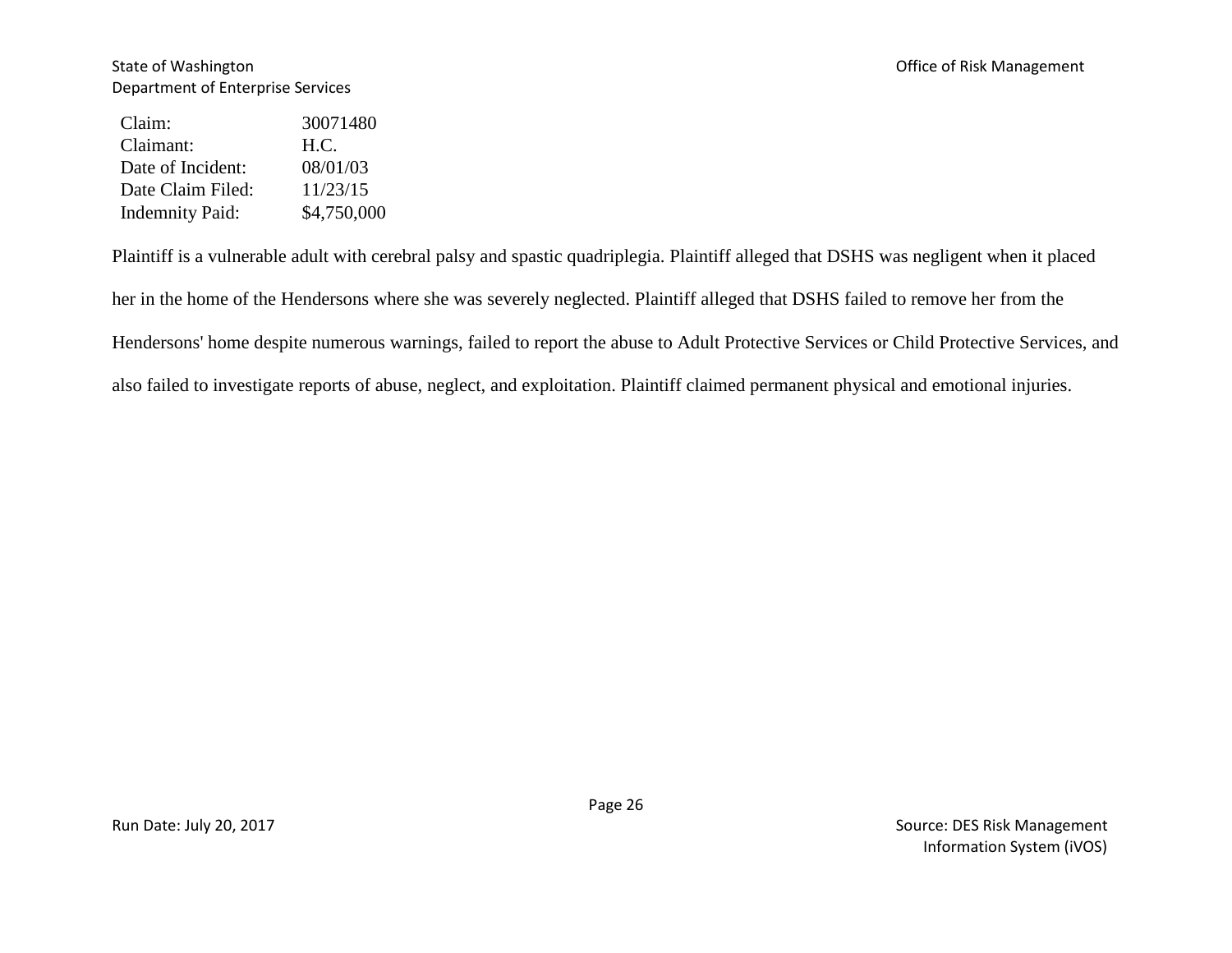| Claim:                 | 30071201    |
|------------------------|-------------|
| Claimants:             | A.S.        |
|                        | P.S.        |
| Date of Incident:      | 04/13/00    |
| Date Claim Filed:      | 04/30/14    |
| <b>Indemnity Paid:</b> | \$2,750,000 |

Plaintiff, A.S., through her father P.S., is a minor with special needs. She alleged that she was physically, sexually, and emotionally

abused in DSHS-placed foster homes. Plaintiffs alleged that DSHS failed to protect her by negligently placing her in homes where she

was harmed.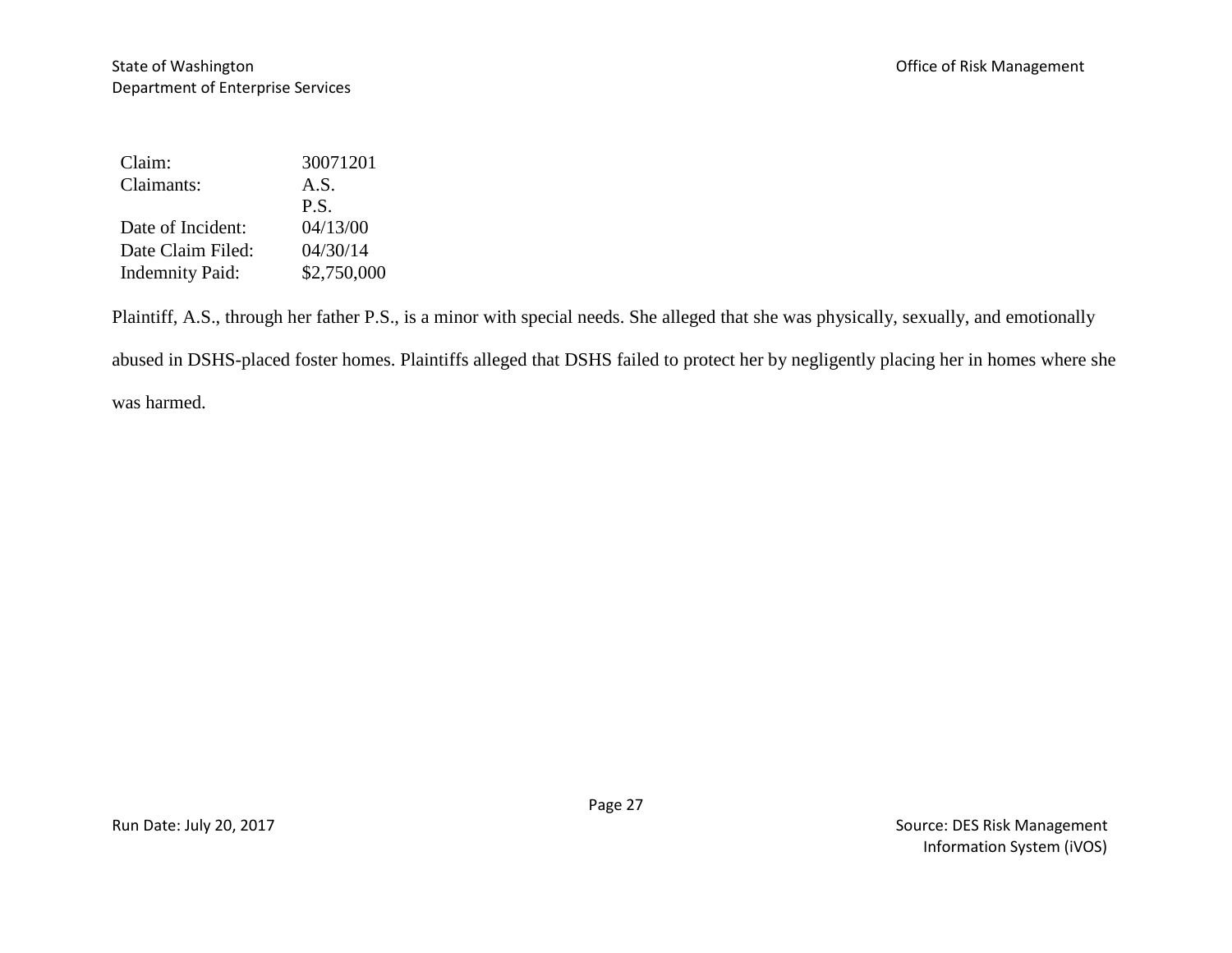| Claim:                 | 30071436       |
|------------------------|----------------|
| Claimant:              | M.E.           |
|                        | J.E.           |
|                        | Albertson, Dan |
| Date of Incident:      | 08/01/11       |
| Date Claim Filed:      | 08/26/15       |
| <b>Indemnity Paid:</b> | \$2,650,000.00 |

Plaintiffs, M.E. and J.E., through Dan Albertson as their Legal Guardian ad Litem, alleged that DSHS was negligent by failing to protect them from sexual abuse by their mother's boyfriend, a convicted sex offender. Plaintiffs further alleged that DSHS failed to properly investigate the numerous referrals of sexual abuse, that DSHS failed to conduct background searches and that DSHS failed to properly interview them regarding the identity of their abuser and the scope of the sexual abuse. Plaintiffs claimed physical, emotional and mental injuries, negligent investigation, hiring, training, and supervision, and regulatory violations.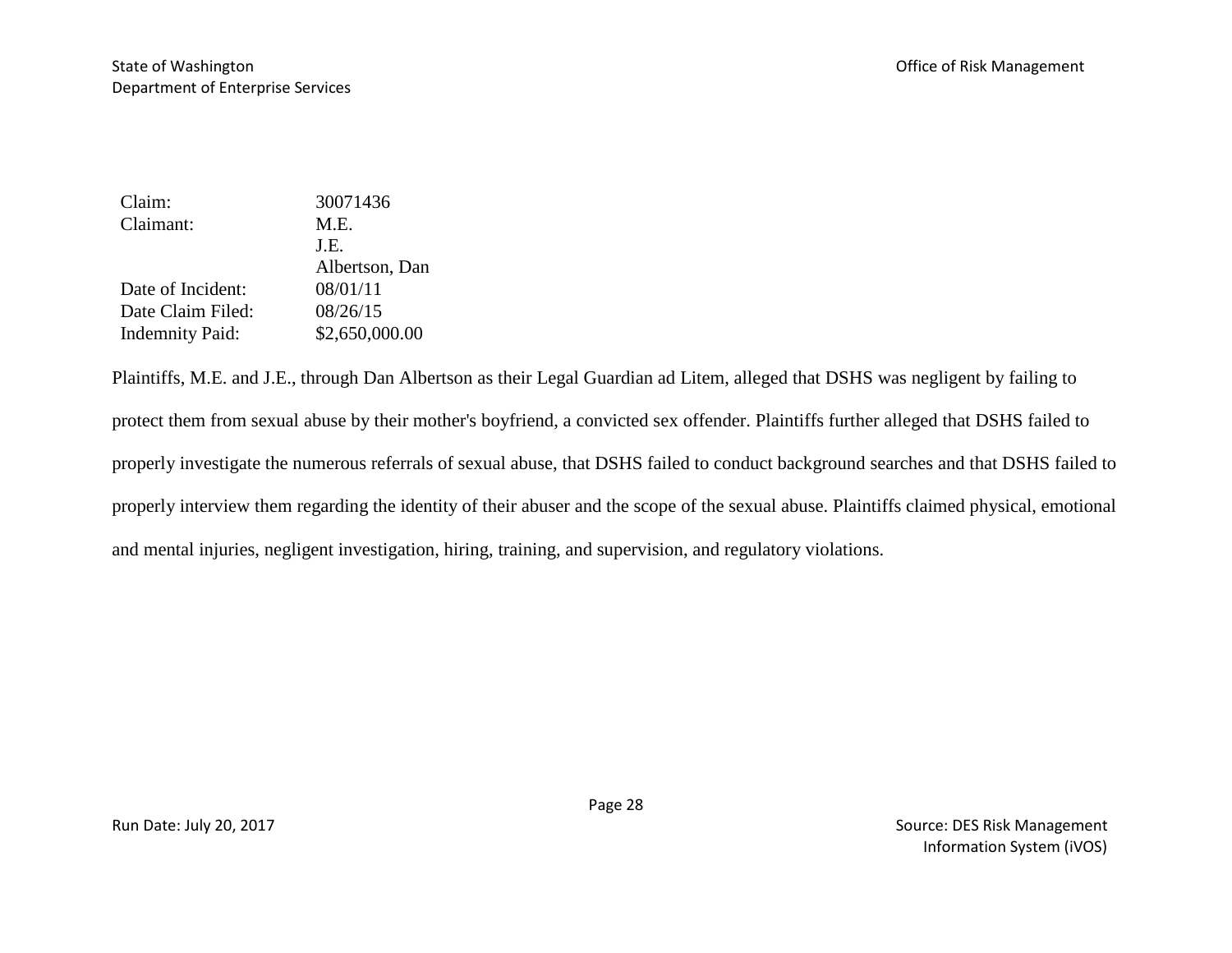#### State of Washington **State of Washington** Christ Management Christ Associates and Office of Risk Management Department of Enterprise Services

| Claim:                 | 30071360    |
|------------------------|-------------|
| Claimants:             | E.Q.        |
|                        | C.Q.        |
|                        | R.Q.        |
| Date of Incident:      | 08/01/03    |
| Date Claim Filed:      | 02/27/15    |
| <b>Indemnity Paid:</b> | \$2,500,000 |

The Plaintiffs alleged that E.Q. was subjected to neglect and physical, sexual, and psychological abuse by her biological parents and that DSHS /CPS should have been aware that they were grossly unfit to be parents. The Plaintiffs alleged DSHS should also have been aware that the paternal grandparents to E.Q. were grossly unfit to be caregivers for her. The Plaintiffs allege DSHS was negligent in placing E.Q. back into the custody of her parents. The Plaintiffs allege DSHS was negligent in their investigation of multiple referrals regarding E.Q. and her biological family.

Page 29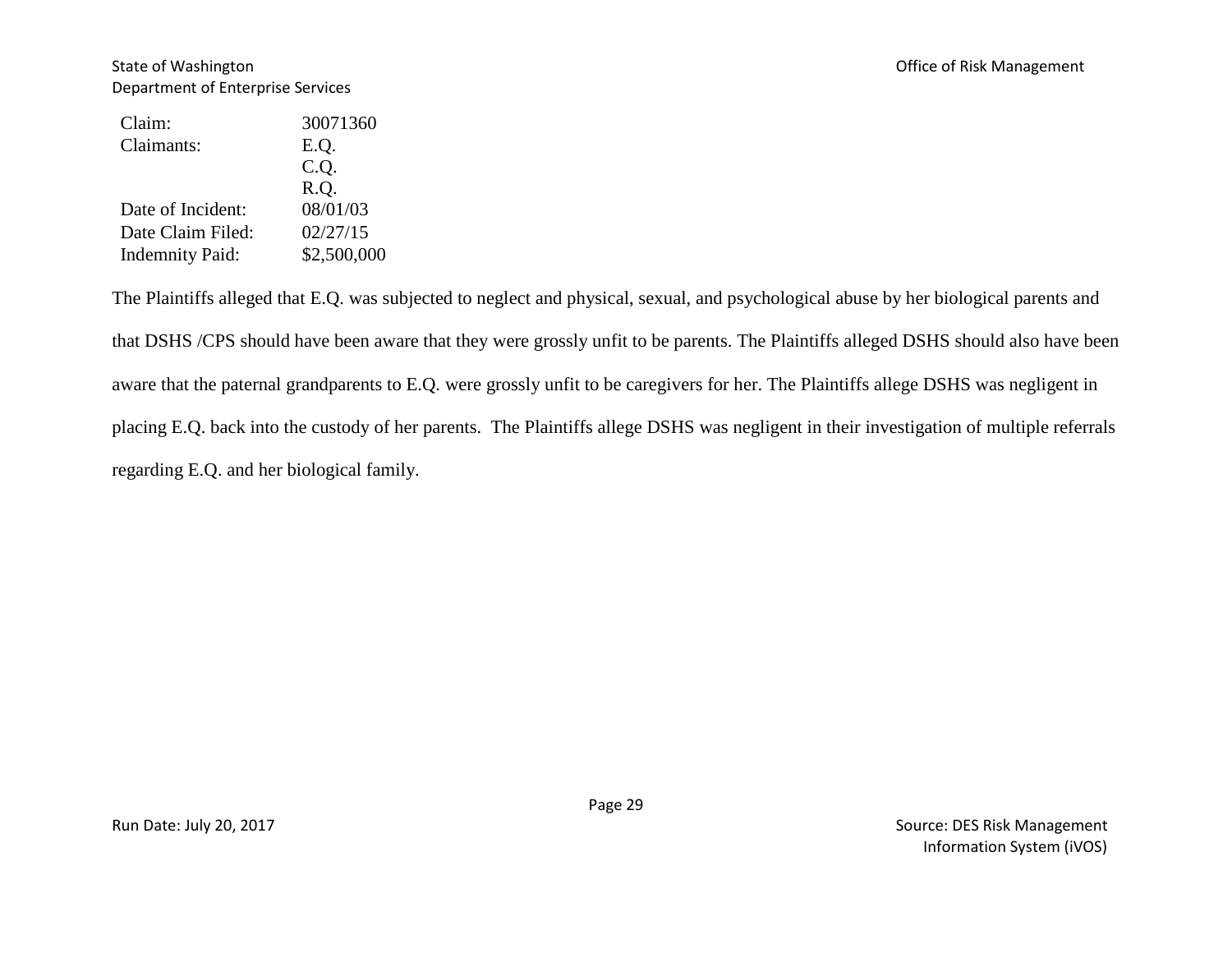| Claim:                 | 30071449    |
|------------------------|-------------|
| Claimant:              | S.P.        |
|                        | J.P.        |
| Date of Incident:      | 08/28/02    |
| Date Claim Filed:      | 10/01/15    |
| <b>Indemnity Paid:</b> | \$2,400,000 |

Plaintiffs alleged that minor children, S.P. and J.P. were sexually, physically, and emotionally abused by their father who was later convicted of Rape of a Child First Degree and Child Molestation First Degree and is now incarcerated. Plaintiffs alleged DSHS failed to properly investigate, supervise and protect the minor children following complaints of sexual, verbal, physical, and emotional abuse and neglect.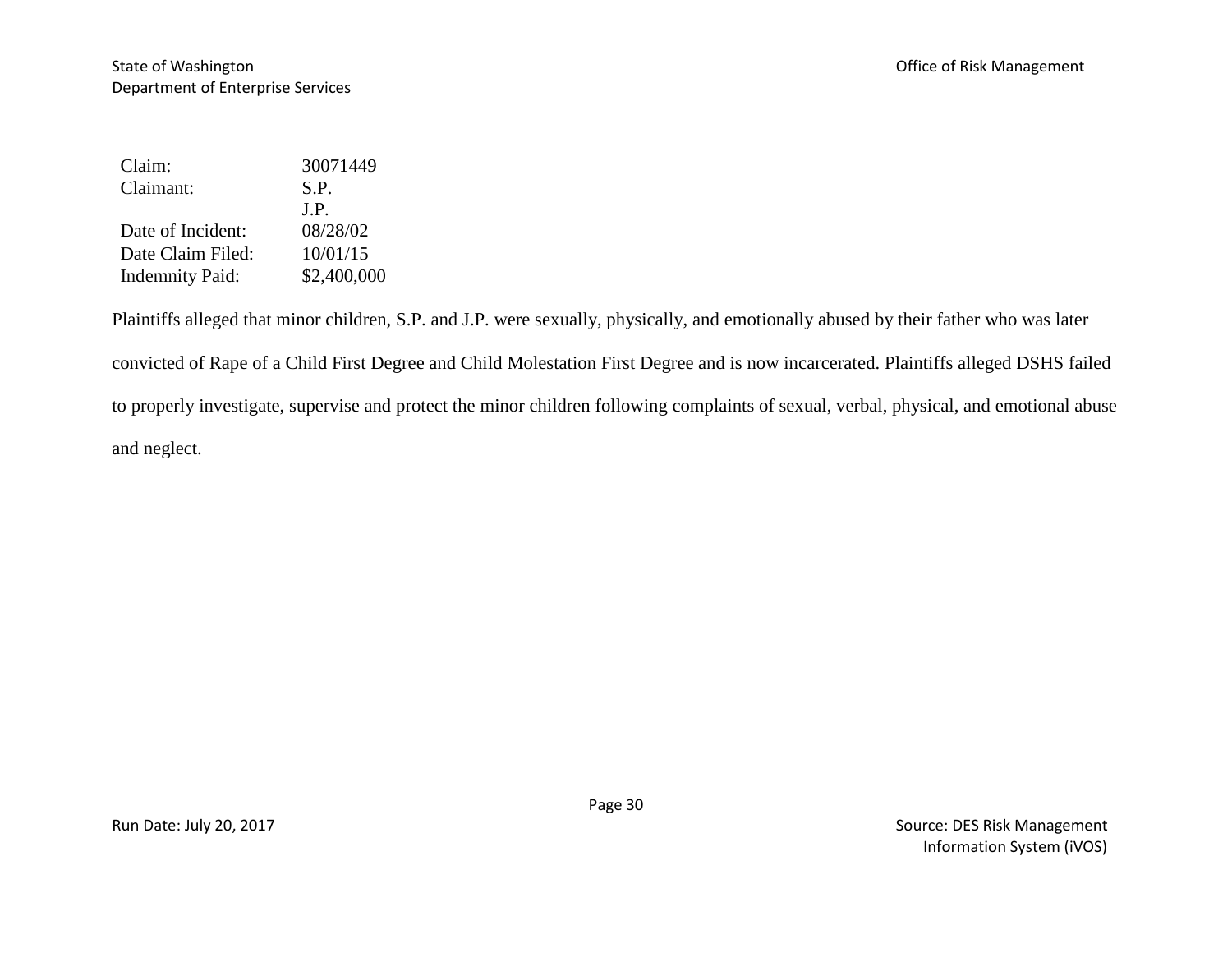| Claim:                 | 30071407    |
|------------------------|-------------|
| Claimant:              | K.H.        |
| Date of Incident:      | 05/01/05    |
| Date Claim Filed:      | 07/14/15    |
| <b>Indemnity Paid:</b> | \$2,000,000 |

Plaintiff alleged she was sexually, physically and psychologically abused by her parents. Plaintiff further alleged DSHS was aware of the abuse for years, failed to remove her from the home, was negligent in its investigations, and failed to take adequate measures to protect her. Plaintiff claimed physical and emotional injuries due to DSHS' failure to report, negligent investigation, statutory and regulatory violations, and breach of duty.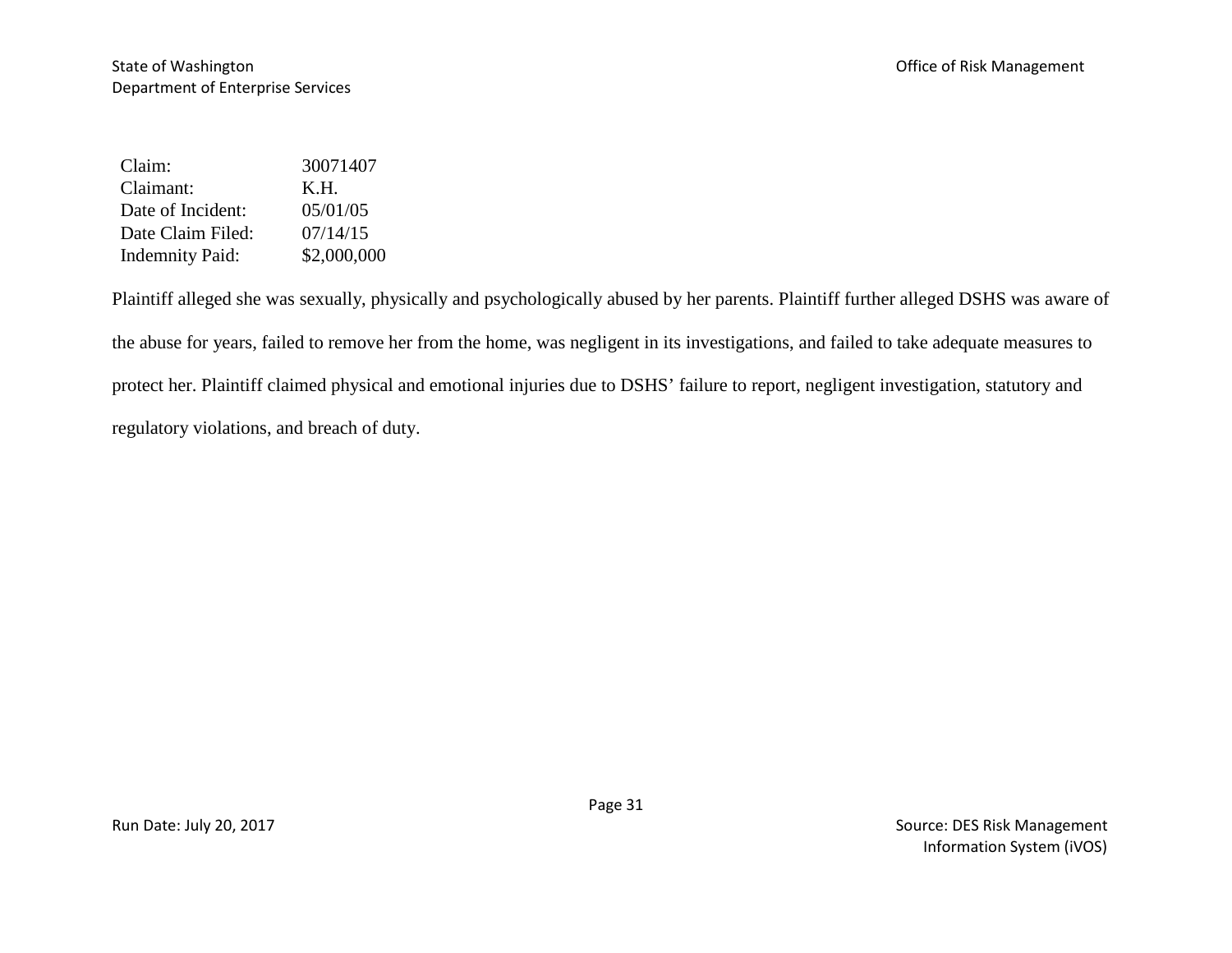| Claim:                 | 30071333    |
|------------------------|-------------|
| Claimant:              | S.L         |
| Date of Incident:      | 12/20/95    |
| Date Claim Filed:      | 01/09/15    |
| <b>Indemnity Paid:</b> | \$1,825,000 |

Plaintiff alleged she was physically abused and neglected by her mother and that she was raped by three different adult males.

Plaintiff asserted she was repeatedly abused, both sexually and mentally. DSHS placed claimant in foster care and then reunified her

with her biological father. DSHS approved overnight unsupervised visits with her father during which he allegedly sexually assaulted

S.J.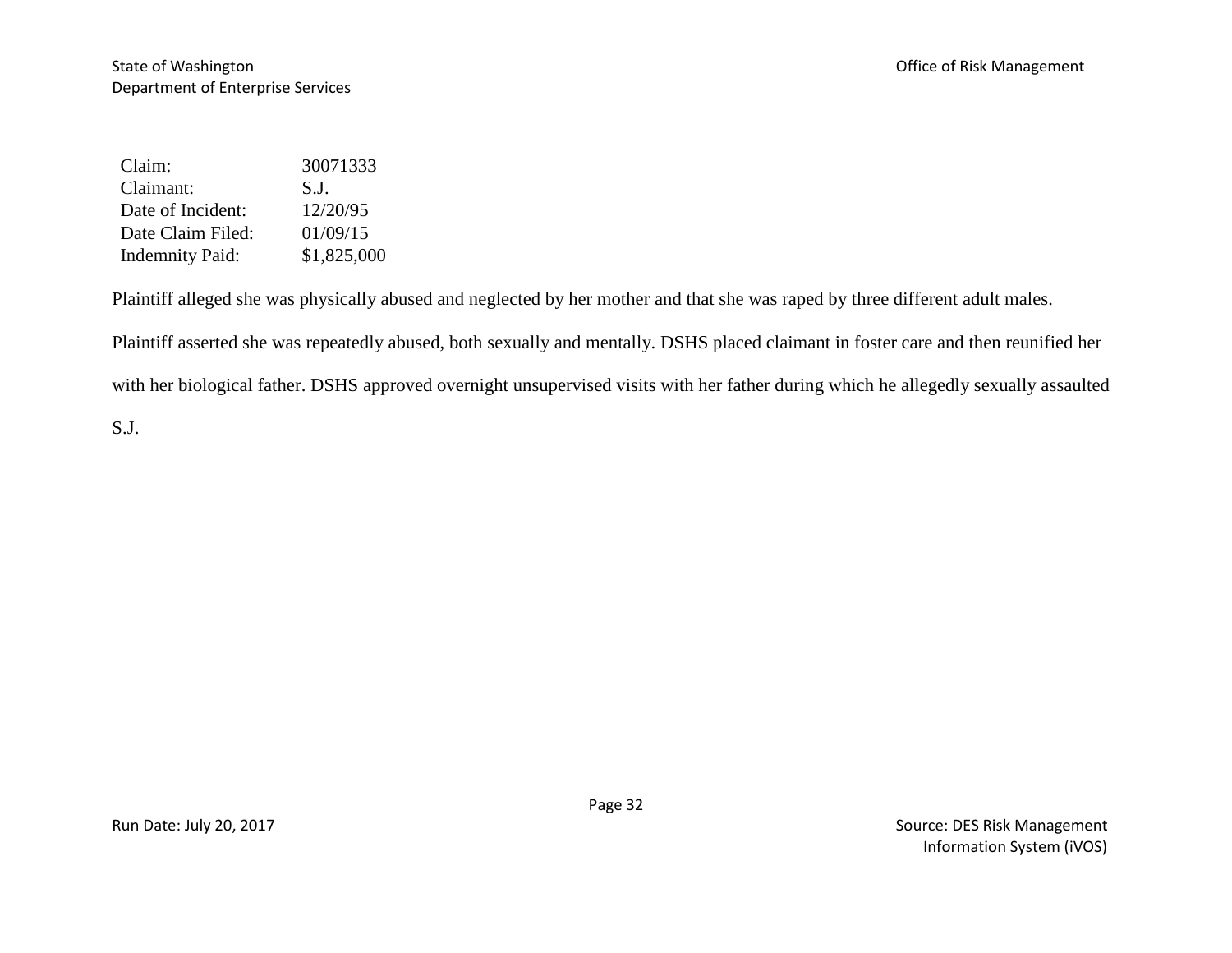| Claim:                 | 30071348    |
|------------------------|-------------|
| Claimant:              | T.T.        |
| Date of Incident:      | 03/29/96    |
| Date Claim Filed:      | 02/05/15    |
| <b>Indemnity Paid:</b> | \$1,500,000 |

Plaintiff alleged that she suffered emotional, physical, and sexual abuse while living in several foster homes, including wrongfully being returned to her birth mother several times when DSHS knew that her mother was an abuser of alcohol and drugs. Plaintiff alleged DSHS failed to investigate many complaints made between 1996 and 2009 regarding Plaintiff's safety and well-being. Plaintiff claimed physical, emotional, and sexual abuse due to DSHS' negligent investigation, wrongful multiple foster care placements, and failure to protect and remove.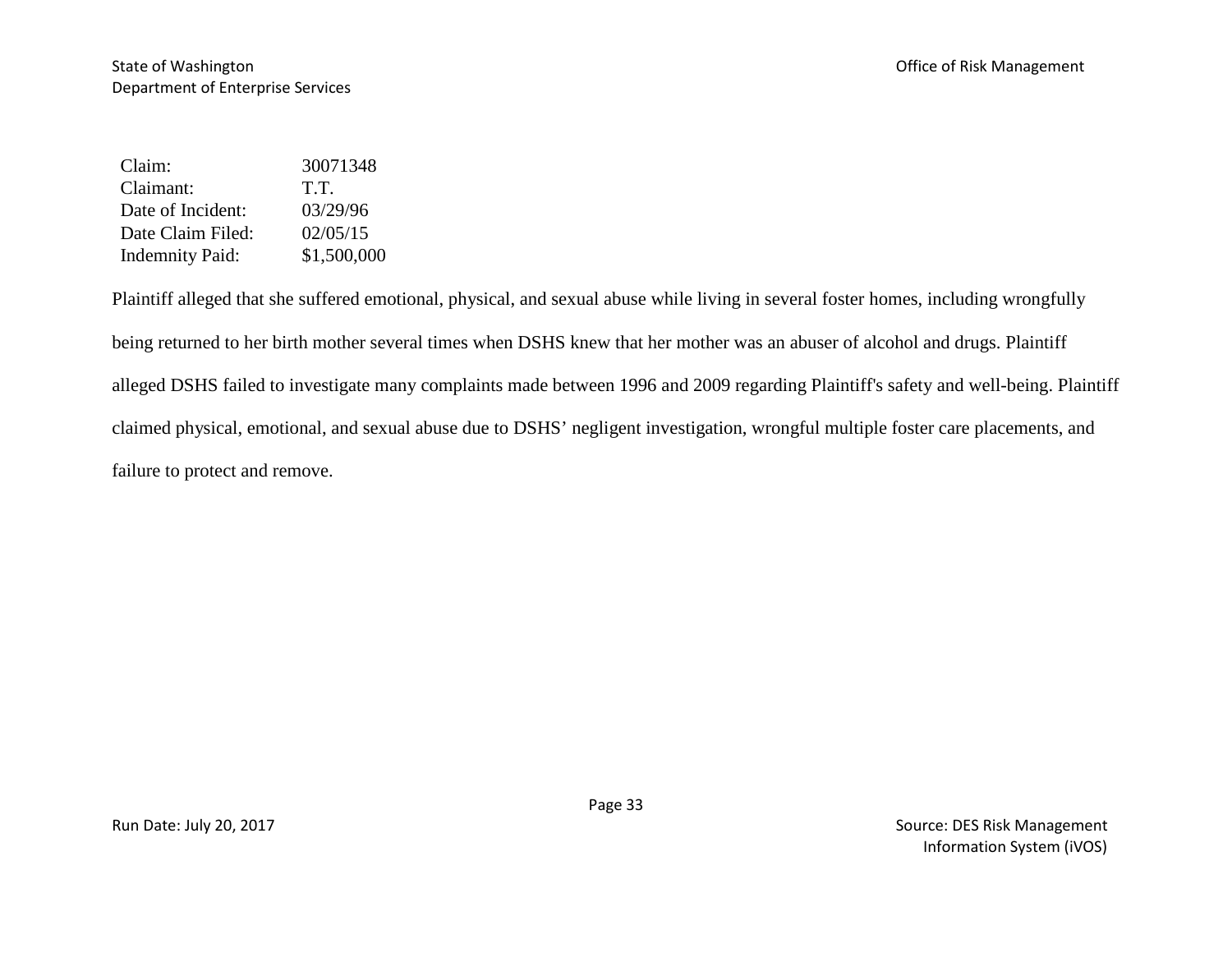| Claim:                 | 30071176    |
|------------------------|-------------|
| Claimant:              | A.A.        |
|                        | C.A.        |
| Date of Incident:      | 10/05/11    |
| Date Claim Filed:      | 03/19/14    |
| <b>Indemnity Paid:</b> | \$1,500,000 |

Plaintiff, biological father of then seven-month-old C.A., asserted that C.A. was physically abused by C.A.'s mother's boyfriend.

Plaintiff alleged that DSHS was negligent by not investigating the claims after Plaintiff took C.A. to Mary Bridge Children's Hospital several weeks after the abuse had occurred. Plaintiff also alleged that DSHS did not follow up after receiving a call from local police. Plaintiff claimed emotional and financial damages.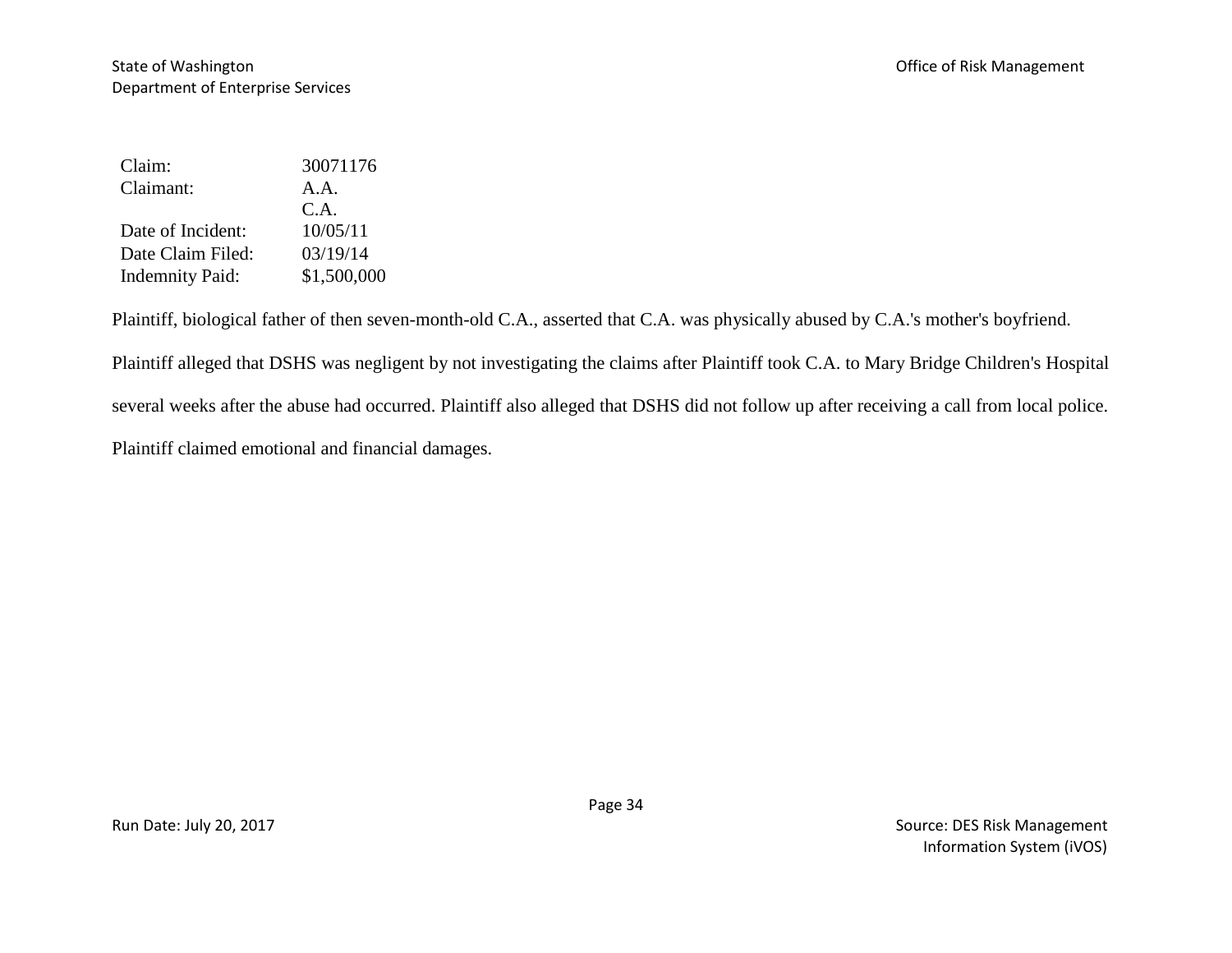Claim: 30071318 Claimant: Quayle, Michael L Date of Incident: 09/08/14 Date Claim Filed: 12/09/14 Indemnity Paid: \$1,107,713

Plaintiff was hired by Western State Hospital (WSH) in June 2014. A federal injunction in *Rust v. WSH (USDC WD #00-5749RJB)* required mandatory reporting of abuse and neglect of vulnerable adults. Plaintiff alleged that after he reported that WSH staff were in violation of the injunction, he was terminated from employment. Plaintiff further alleged that he was subjected to discrimination based on his sexual orientation. Plaintiff claimed emotional injuries, financial damages, wage loss, discrimination, retaliation, regulatory and statutory violations, policy violations, and wrongful termination.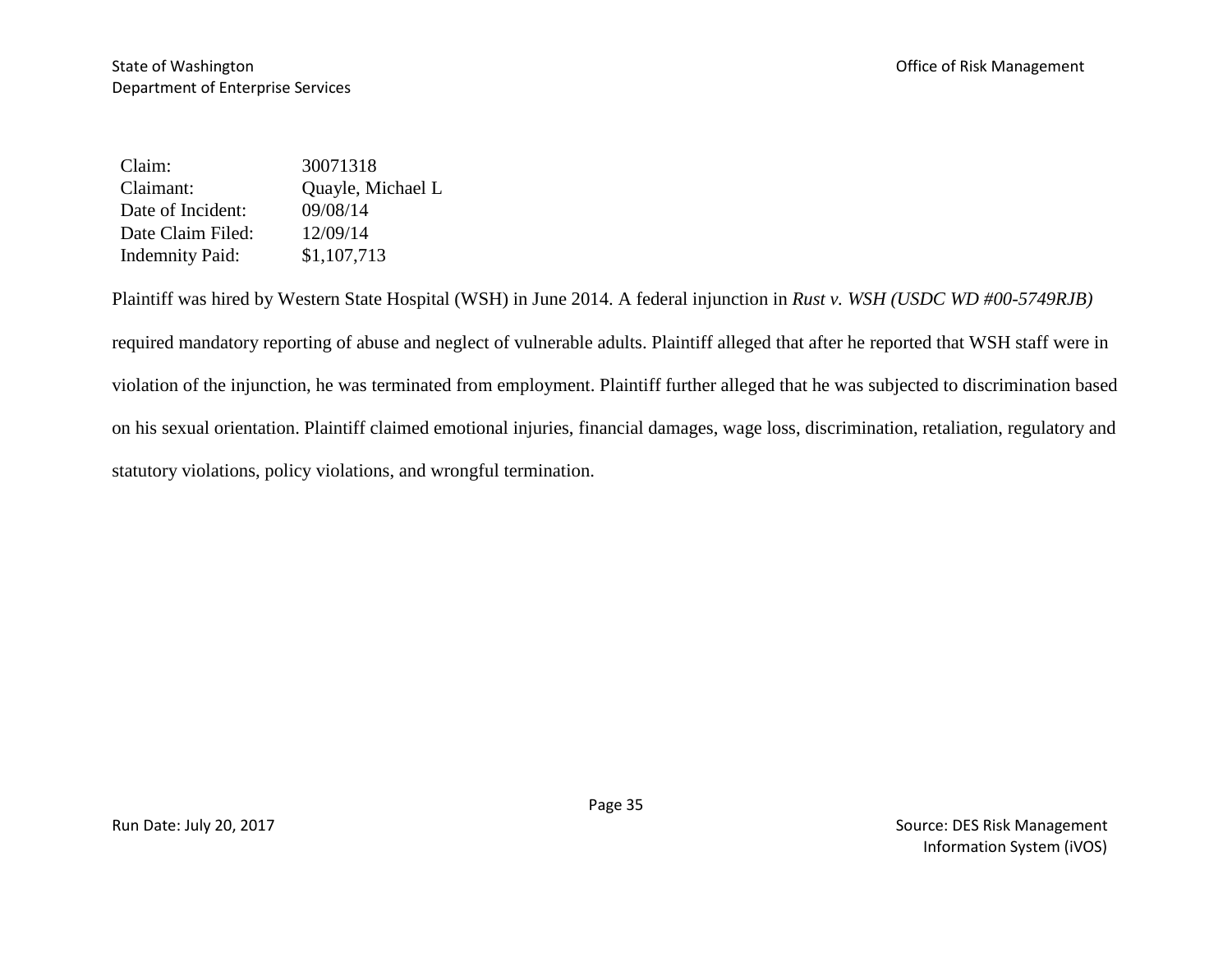Claim: 30070640 Claimant: Blackburn, Patricia, Et. Al. Date of Incident:  $04/02/11$ Date Claim Filed: 05/05/11 Indemnity Paid: \$1,027,675

Nine claimants, including Plaintiffs Blackburn, an RN, and eight Psychiatric Security Attendants, all worked on Ward F-8 of Western State Hospital, where patient M.P., an extremely violent resident, was housed. M.P. refused to let any non-Caucasian staff assist him with anything. Plaintiffs alleged that their schedules were adjusted so that only Caucasian staff could assist with M.P.'s care. Plaintiffs claimed physical and emotional injuries, civil rights violations and other constitutional violations, unlawful conduct, past/future medical expenses, wage loss, disability, injunctive relief, punitive damages, and attorney fees.

Run Date: July 20, 2017 Source: DES Risk Management Information System (iVOS)